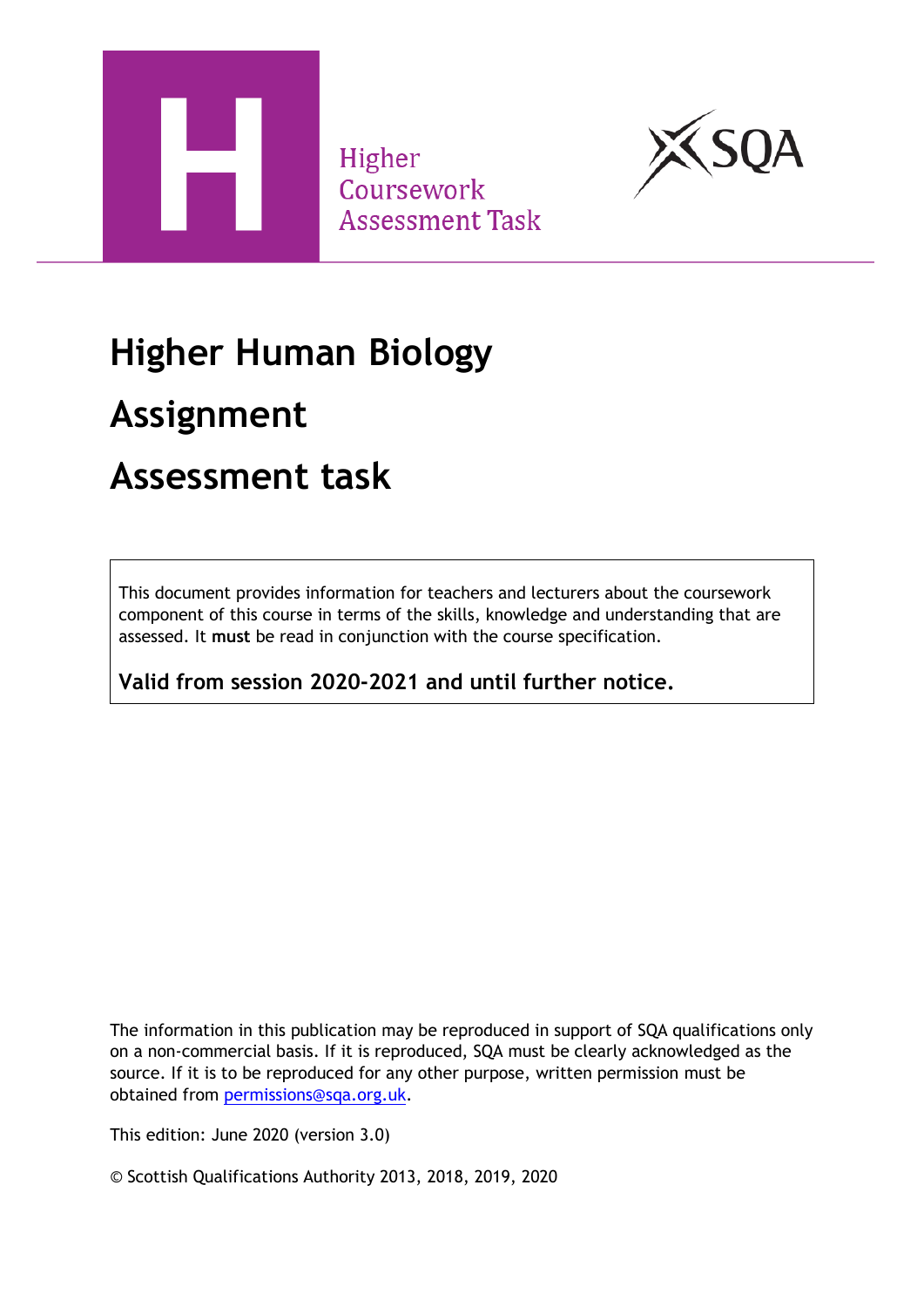# **Contents**

| Introduction                            |    |
|-----------------------------------------|----|
| Instructions for teachers and lecturers |    |
| Marking instructions                    | 9  |
| Instructions for candidates             | 18 |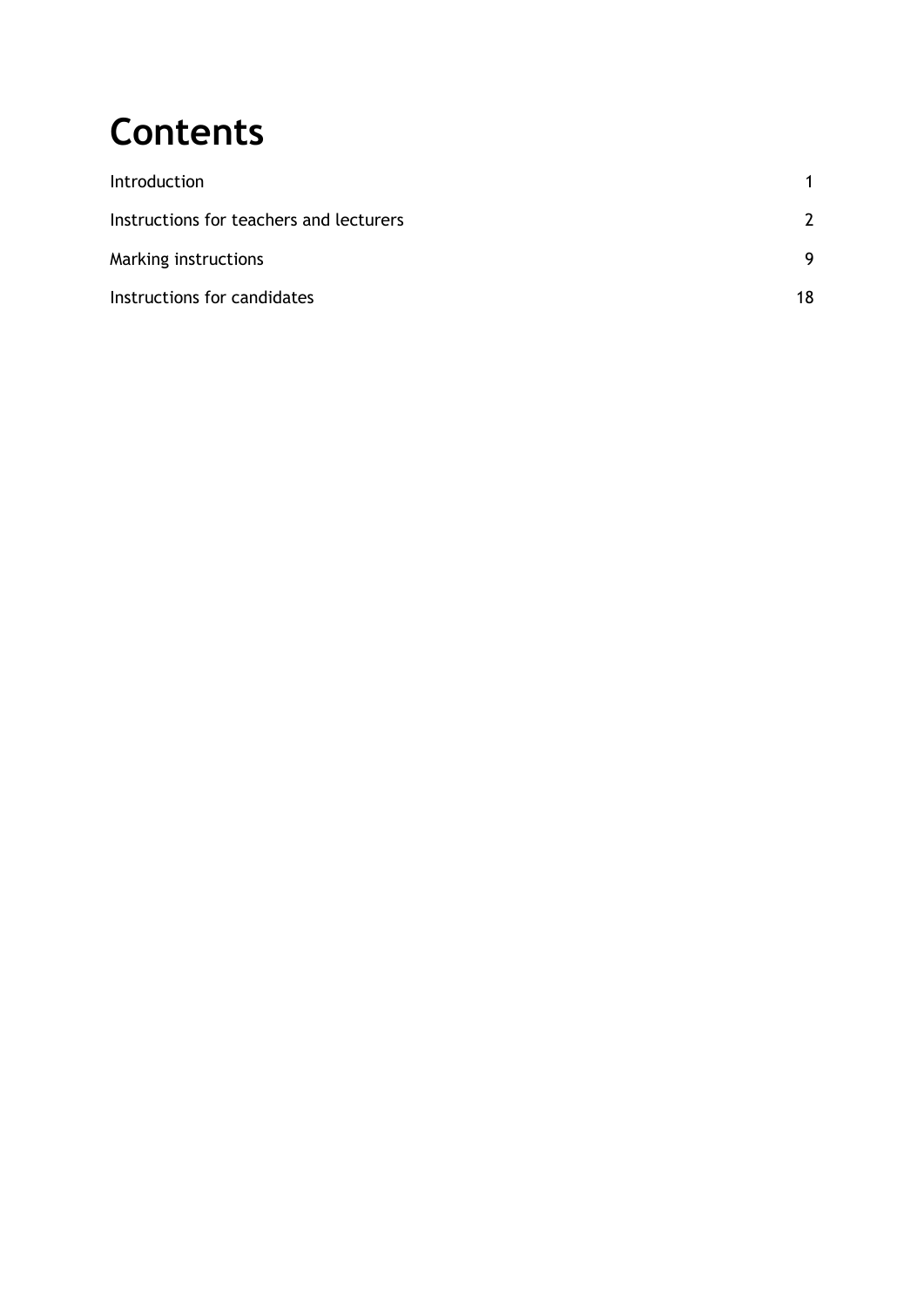# <span id="page-2-0"></span>**Introduction**

This document contains instructions for teachers and lecturers, marking instructions and instructions for candidates for the Higher Human Biology assignment. You must read it in conjunction with the course specification.

This assignment is worth 20 marks (scaled to 30). This is 20% of the overall marks for the course assessment.

This is one of three course assessment components. The other components are question papers.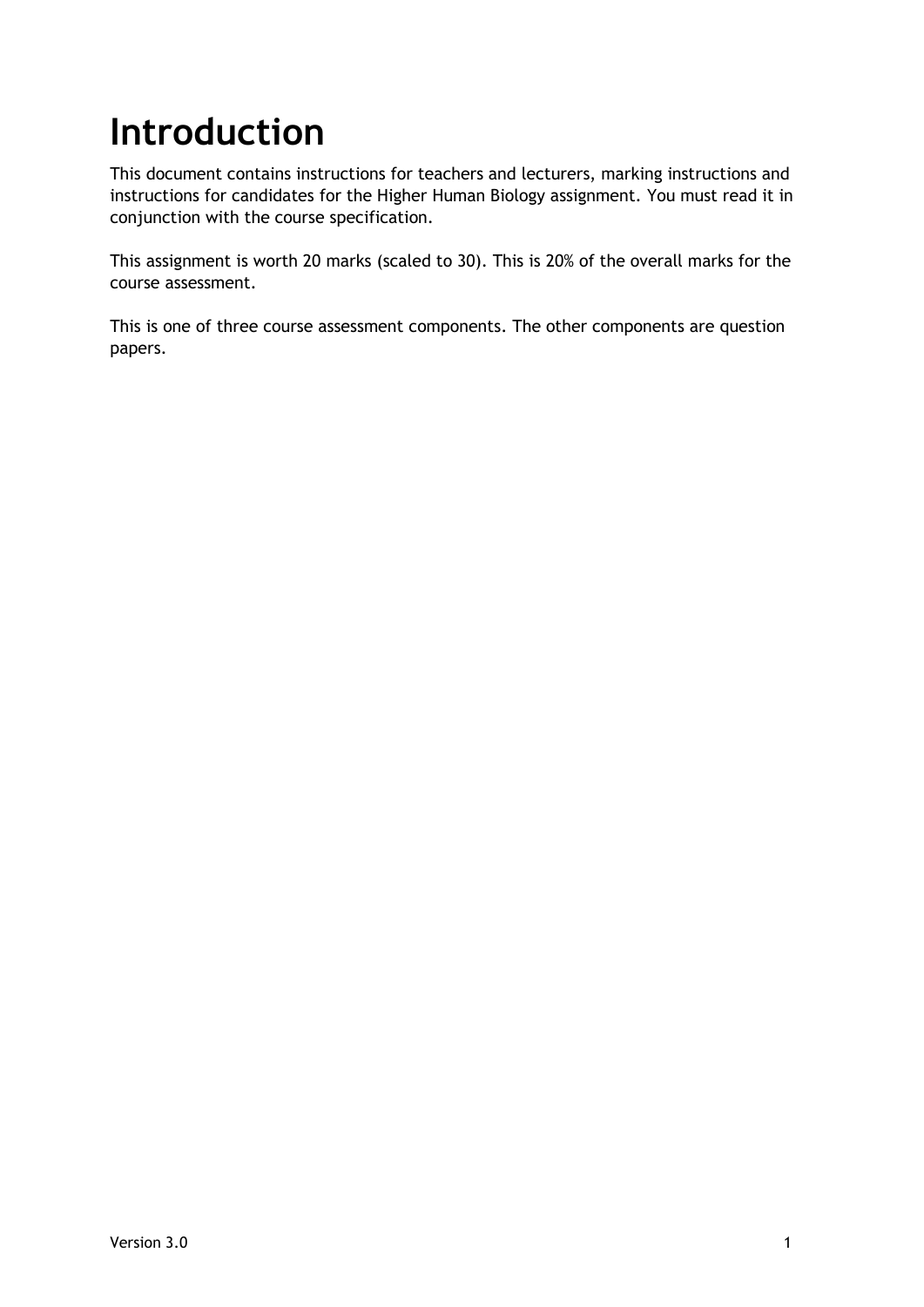# <span id="page-3-0"></span>**Instructions for teachers and lecturers**

## **General information**

This information applies to the assignment for Higher Human Biology.

The assignment assesses the application of skills of scientific inquiry and related biology knowledge and understanding.

The assignment gives candidates an opportunity to demonstrate the following skills, knowledge and understanding:

- applying knowledge of human biology to new situations, interpreting information and solving problems
- planning, designing and safely carrying out experiments/practical investigations to test given hypotheses or to illustrate particular effects
- ◆ selecting information from a variety of sources
- presenting information appropriately in a variety of forms
- processing information (using calculations and units, where appropriate)
- making predictions and generalisations based on evidence/information
- drawing valid conclusions and giving explanations supported by evidence/justification
- evaluating experiments/practical investigations and suggesting improvements
- communicating findings/information effectively

The assignment offers challenge by requiring candidates to apply skills, knowledge and understanding in a context that is one or more of the following:

- unfamiliar
- familiar but investigated in greater depth
- integrating a number of familiar contexts

Candidates research and report on a topic that allows them to apply skills and knowledge in biology at a level appropriate to Higher.

The topic must be chosen with guidance from teachers and/or lecturers and must involve experimental work.

The assignment has two stages:

- ◆ research
- ◆ report

The research stage must involve experimental work that allows measurements to be made. Candidates must also gather data from the internet, books and/or journals.

Candidates must produce a report of their research.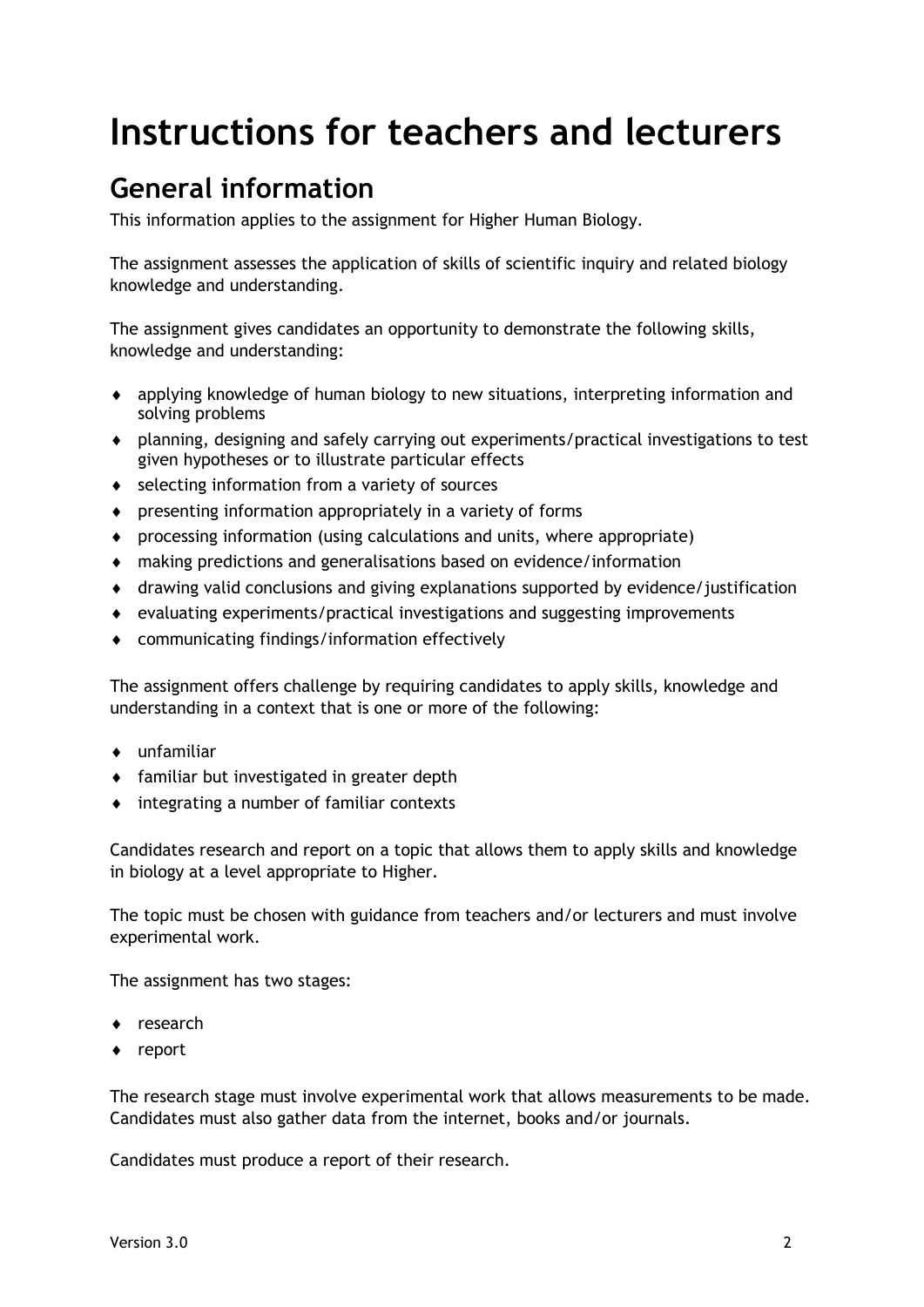## **Conditions of assessment**

### **Setting, conducting and marking the assignment**

#### **Setting**

The assignment is:

- ◆ set by centres within SQA guidelines
- ◆ set at a time appropriate to the candidate's needs
- set within teaching and learning and includes experimental work at a level appropriate to Higher

#### **Conducting**

The assignment is:

- an individually produced piece of work from each candidate
- $\bullet$  started at an appropriate point in the course
- conducted under controlled conditions

#### **Marking**

The report is submitted to SQA for external marking.

All marking is quality assured by SQA.

#### **Assessment conditions**

Controlled assessment is designed to:

- ensure that all candidates spend approximately the same amount of time on their assignments
- prevent third parties from providing inappropriate levels of guidance and input
- mitigate concerns about plagiarism and improve the reliability and validity of SQA awards
- allow centres a reasonable degree of freedom and control
- allow candidates to produce an original piece of work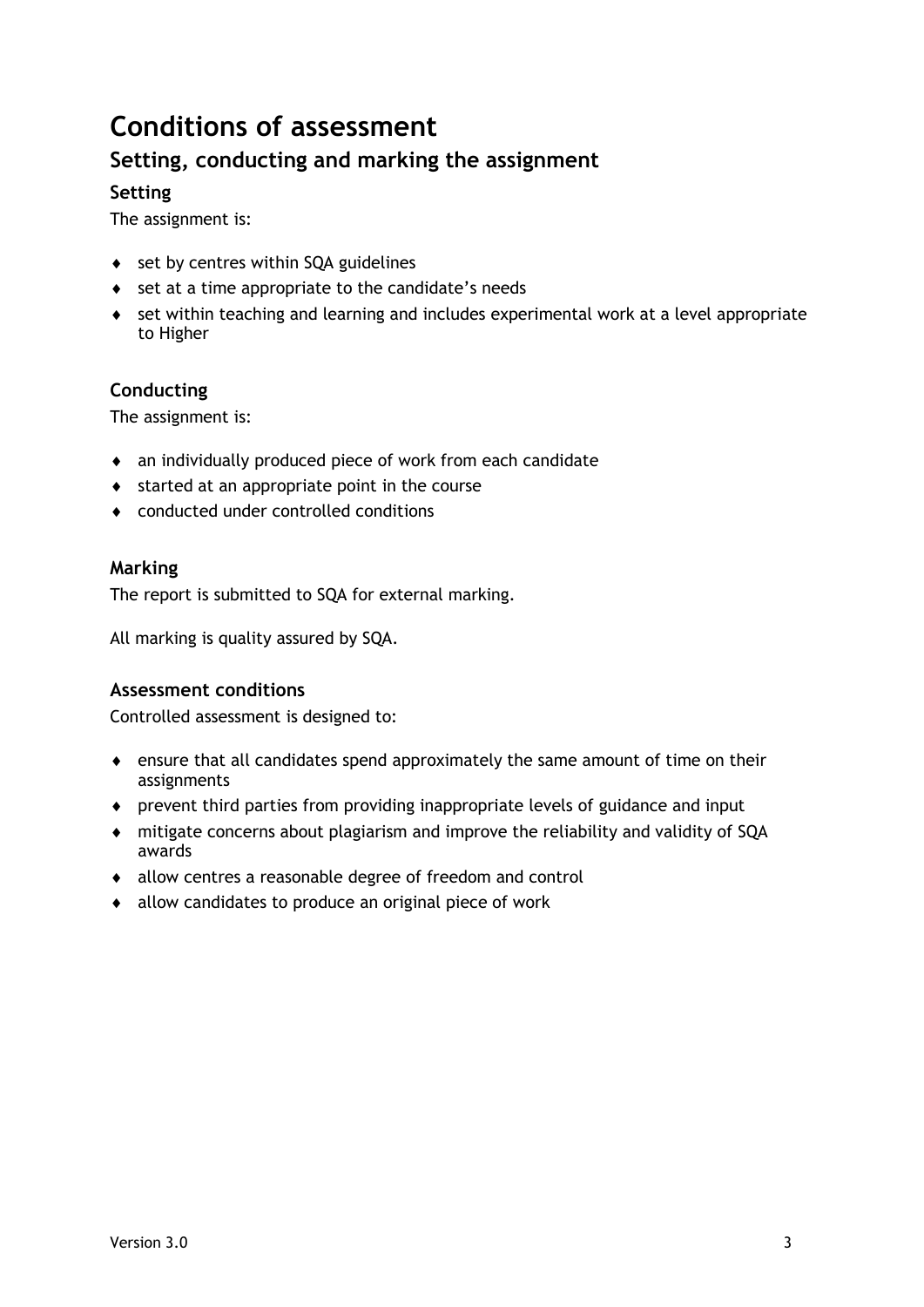There are two levels of control.

| Under a high degree of supervision and<br>control                                                                                                                                                                                                                                                                                                                                                                                                                | Under some supervision and control                                                                                                                                                                                                                                                                    |
|------------------------------------------------------------------------------------------------------------------------------------------------------------------------------------------------------------------------------------------------------------------------------------------------------------------------------------------------------------------------------------------------------------------------------------------------------------------|-------------------------------------------------------------------------------------------------------------------------------------------------------------------------------------------------------------------------------------------------------------------------------------------------------|
| the use of resources is tightly<br>prescribed<br>all candidates are within direct sight<br>of the supervisor throughout the<br>session(s)<br>display materials which might provide<br>assistance are removed or covered<br>there is no access to e-mail, the<br>internet or mobile phones<br>candidates complete their work<br>٠<br>independently<br>interaction with other candidates<br>does not occur<br>no assistance of any description is<br>٠<br>provided | candidates do not need to be directly<br>supervised at all times<br>the use of resources, including the<br>٠<br>internet, is not tightly prescribed<br>the work an individual candidate<br>submits for assessment is their own<br>teachers and/or lecturers can provide<br>٠<br>reasonable assistance |
|                                                                                                                                                                                                                                                                                                                                                                                                                                                                  |                                                                                                                                                                                                                                                                                                       |

The assignment has two stages.

| <b>Stage</b> | Level of control                                            |  |  |
|--------------|-------------------------------------------------------------|--|--|
| research     | conducted under some supervision and<br>control             |  |  |
| report       | conducted under a high degree of<br>supervision and control |  |  |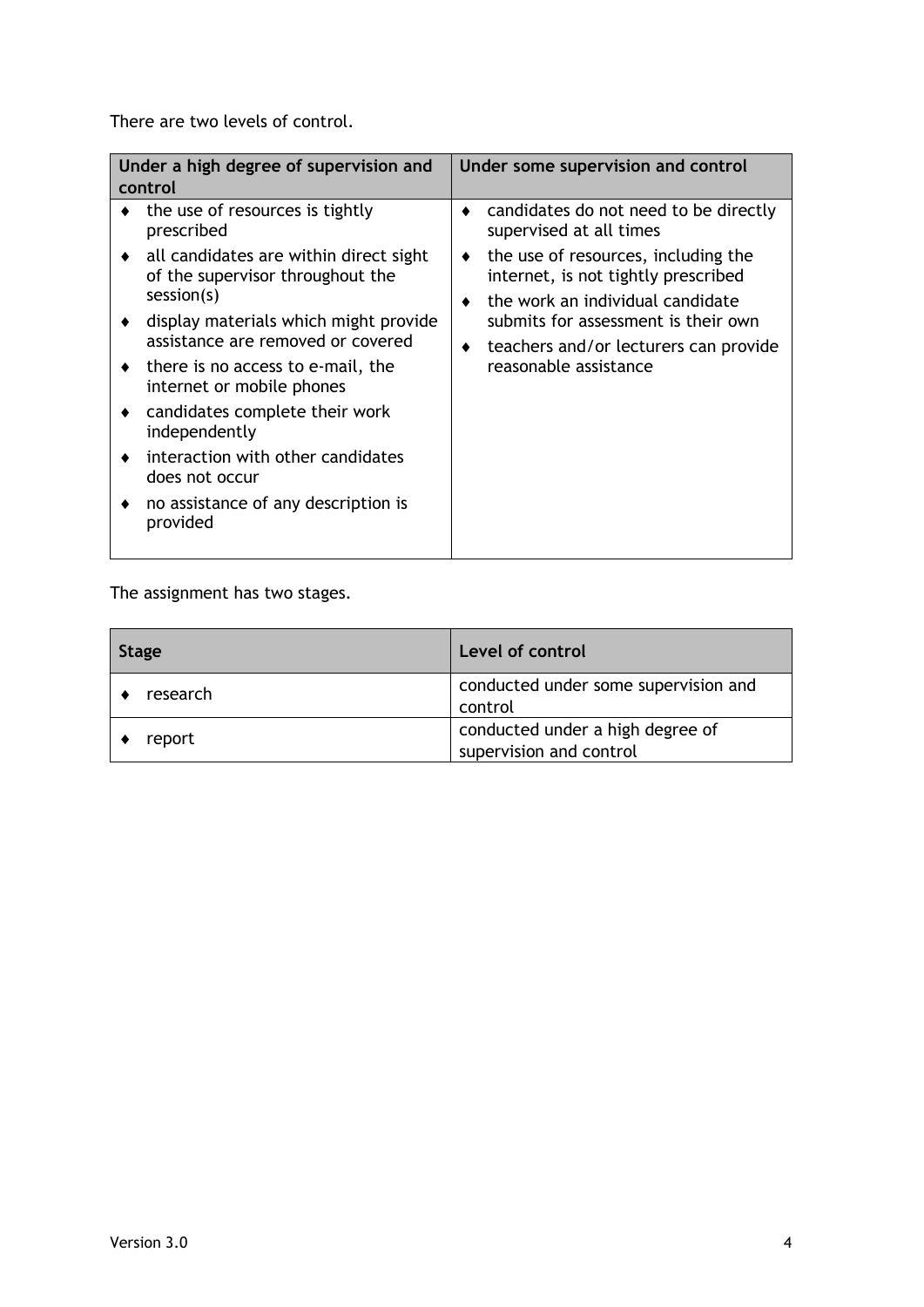### **Instructions**

Teachers and/or lecturers must exercise their professional responsibility to ensure that the report submitted is the candidate's own work.

It is recommended that no more than 8 hours is spent on the **whole** assignment.

A maximum of 2 hours is allowed for the report stage.

Teachers and/or lecturers must ensure candidates understand the requirements of the task. The instructions for candidates outline the requirements for the assignment and teachers and/or lecturers must give these to candidates at the outset. These must not be altered or supplemented with centre-devised material.

It is not permitted **at any stage** to provide candidates with a template or model answers.

## **Research stage**

The research stage is conducted under some supervision and control. See 'Conditions of assessment' section.

### **Choosing the topic**

At the start of the research stage, the teacher and/or lecturer must agree the choice of topic with the candidate to ensure that it:

- is appropriate for Higher Human Biology
- has associated experimental work that can generate numerical data
- allows the candidate the opportunity to access all of the available marks

The teacher and/or lecturer must ensure that a **range** of topics is available for candidates to choose from. A range of topics means that it is acceptable for the same general topic to be investigated in a class and across classes providing that a variety of independent variables are being investigated, or a variety of experiments are being carried out, or both. This is to ensure that centres do not use a whole-class experiment.

Teachers and/or lecturers must minimise the number of candidates within a class:

- investigating the same topic
- $\bullet$  investigating the same independent variable
- carrying out the same experiment

A range of topics chosen for investigation will create the climate in which candidates can produce original work within the conditions of assessment.

Once candidates have agreed the topic with their teacher and/or lecturer, the candidate must formulate an aim.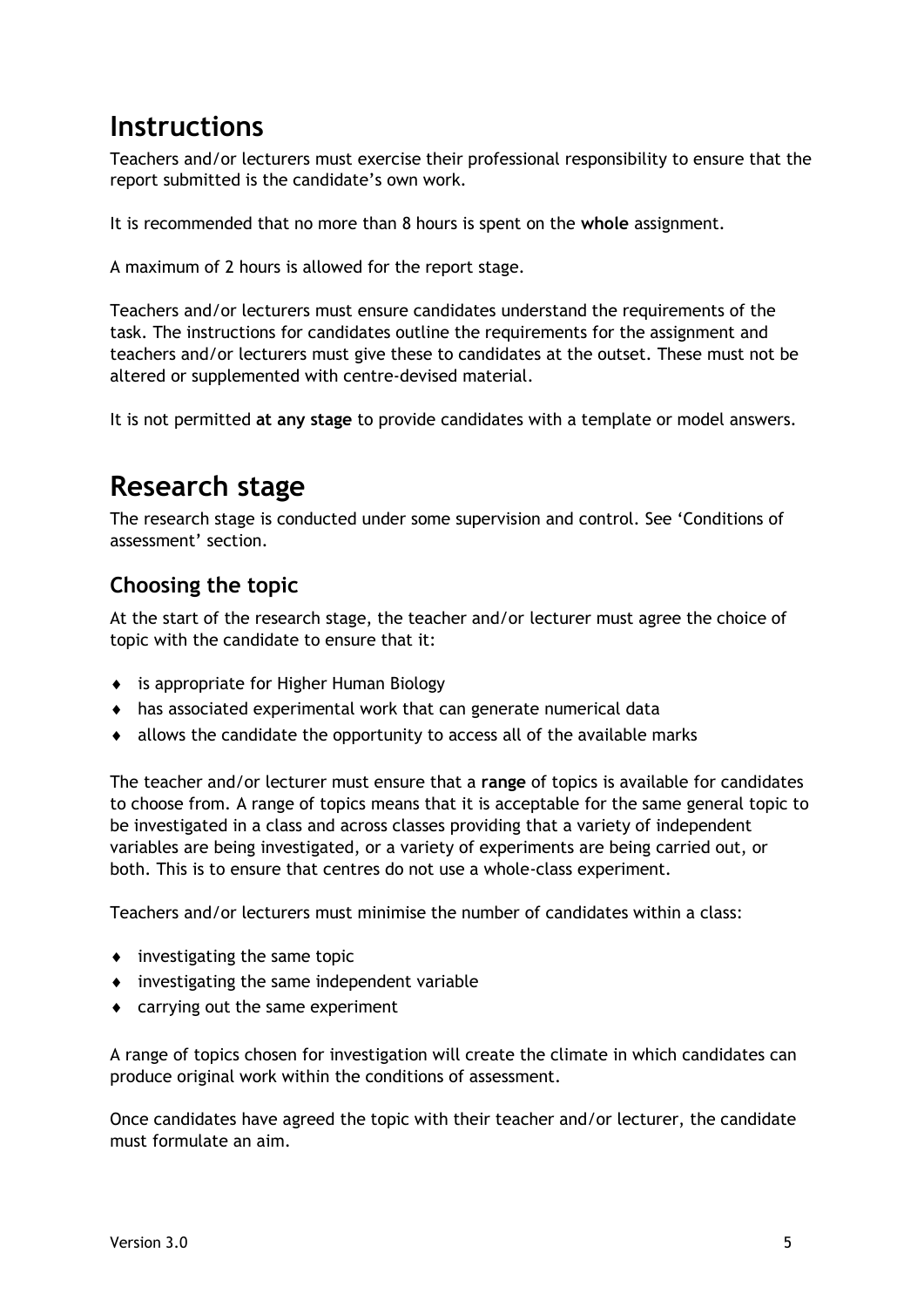### **Formulating the aim**

To ensure the candidate's aim is achievable the teacher and/or lecturer must provide advice on its **suitability**, taking into account:

- $\bullet$  health and safety considerations
- availability of resources
- availability of data from internet/literature

Teachers and/or lecturers must not provide candidates with an aim.

After the candidate has formulated an aim, they can progress through the research stage.

The candidate's research consists of gathering data relevant to the aim from an experiment and comparative data from an internet/literature source.

The candidate's research may also involve gathering extracts from internet/literature source(s) to support their description of the underlying biology.

Candidates can carry out their research in any order. They do not have to follow the order outlined.

#### **Experimental research**

Teachers and/or lecturers can supply instructions for the experimental procedure. This must **only** be a basic list of instructions. These instructions must not include the range, number or interval of values or measurements, nor should there be any reference to repeats. Candidates must decide on these for themselves. Where there is a safety issue, a maximum value for the range can be provided.

Teachers and/or lecturers are responsible for ensuring that appropriate risk assessment has been carried out and that candidates have guidance on the safe and correct use of chemicals and equipment.

Teachers and/or lecturers must not provide candidates with experimental data.

Teachers and/or lecturers must not provide candidates with a blank or pre-populated table for experimental results.

Candidates must carry out the experimental work individually or as part of a small group. (A small group is defined as having two, three or four candidates.)

Group work may be an appropriate approach in a number of circumstances, for example:

- $\bullet$  to encourage diversity of research topic
- where experimental work is labour- or time-intensive
- where resources are limited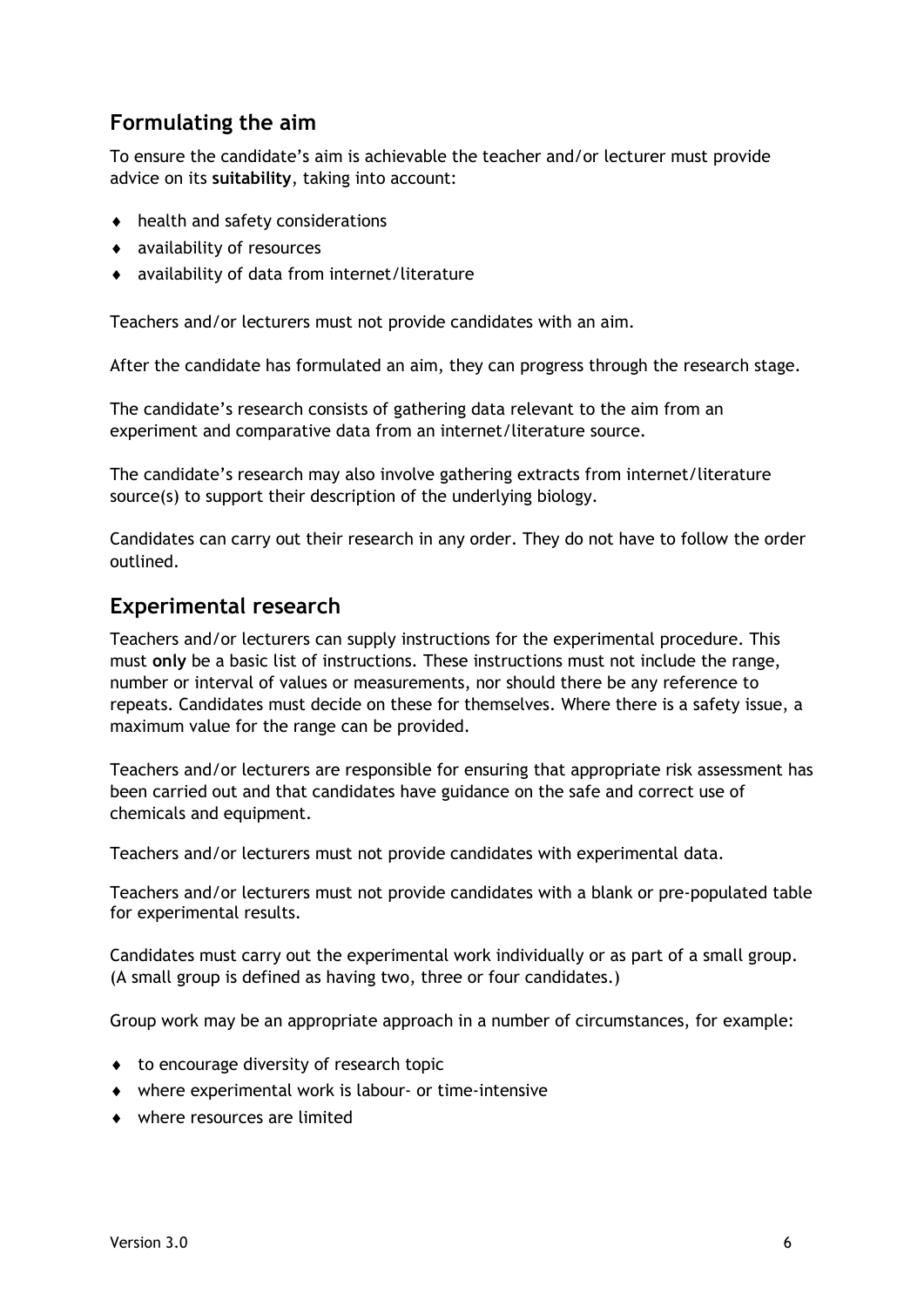Where candidates work in a group, teachers and/or lecturers must ensure every candidate participates in the experimental work. Within the small group, it is acceptable for candidates to share experimental data, but experimental data must not be shared between groups. Where candidates in a small group have the same raw data, any calculations and analysis must be done individually.

Teachers and/or lecturers must not provide feedback to candidates on their results. However, where **candidates** identify a problem with their results and indicate that they wish to repeat the experimental work, candidates may do so.

#### **Internet/literature research**

The internet/literature research must be the work of the individual candidate; candidates cannot work in a group to carry out this research.

Candidates may carry out research to find comparative data and underlying biology outwith the direct supervision of teachers and/or lecturers.

Candidates must undertake research using only websites, journals and/or books to find secondary data.

Candidates must not have access to lists of potential sources of comparative data or lists of sources of extracts to support their description of the underlying biology. Candidates must not be directed to specific websites, journals or textbooks. Candidates must not be provided with whole articles or extracts from websites, journals or textbooks, selected by a third party.

Candidates must find internet/literature data that they can compare to their experimental data and record the reference to the source.

This can be data that:

- matches the sample range and units used to measure the independent variable
- is not an exact match for the sample range and/or the units used to measure the independent variable
- is generic and illustrates a trend or pattern between the variables in your experimental data

The data can either support or contradict the experimental data.

Teachers and/or lecturers must not provide candidates with feedback on their research.

### **Report stage**

The report stage is conducted under a high degree of supervision and control. See 'Conditions of assessment' section.

Candidates must be given a maximum of 2 hours to produce the report.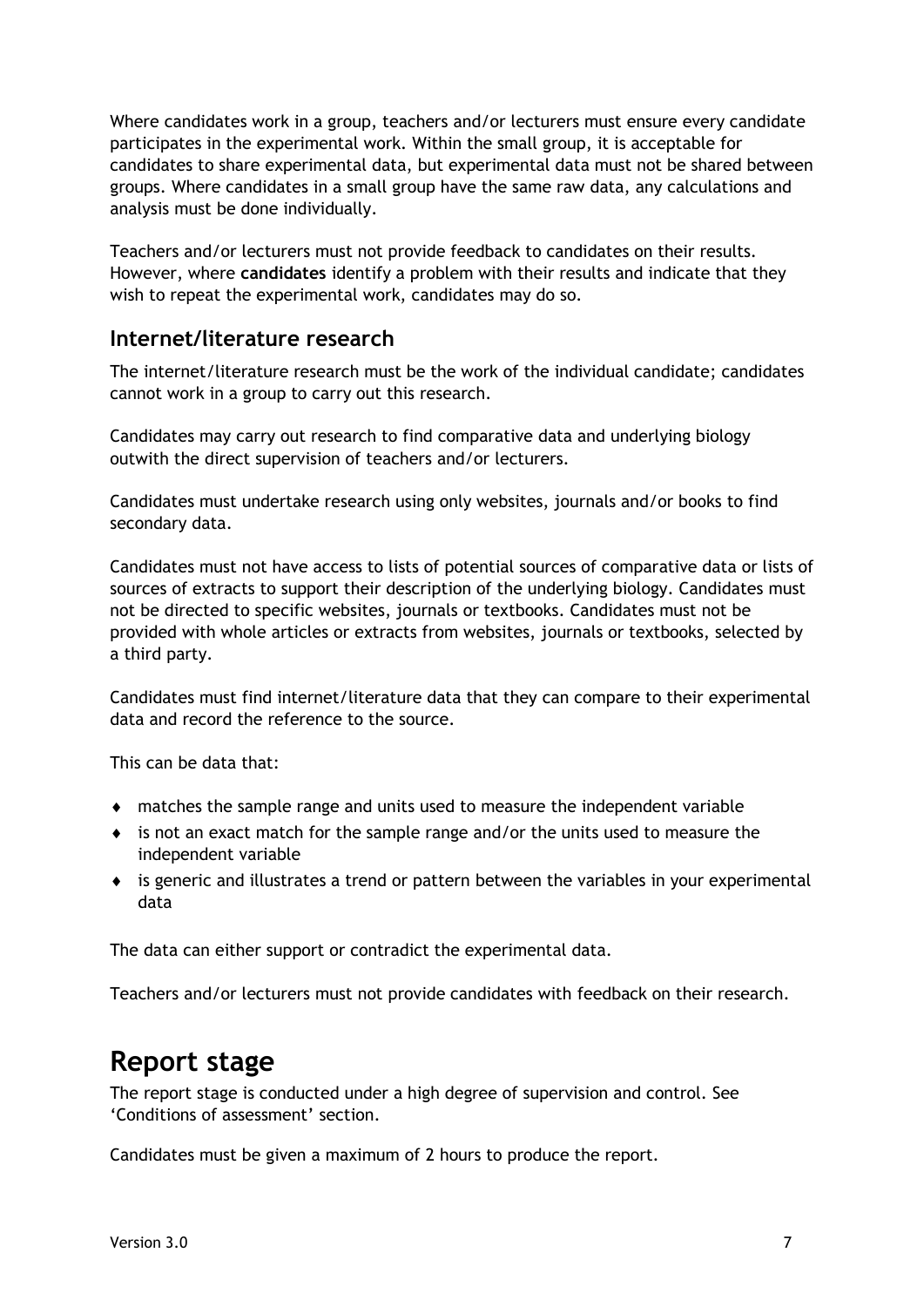- This can be a continuous period of time or split over a number of successive subject lessons.
- Centres are responsible for ensuring that candidates are given no more than the maximum time.
- If the report is produced over a number of successive lessons, then the teacher or lecturer must retain candidates' work and store it securely between lessons to ensure that candidates do not add any additional materials to those they had at the start of the report stage. Teachers and lecturers must not provide any additional teaching or coaching in relation to the assignments between reporting sessions.

Candidates may word-process their reports and use appropriate software to produce graphs — providing that the assessment conditions are met.

Teachers and/or lecturers must check that all materials (in any format) that each and every candidate will use in the report stage fit the following criteria.

The **only** materials that can be used in the report stage are:

- the instructions for candidates, which must not have been altered
- the candidate's raw experimental data, which may be tabulated, however must not have additional blank or pre-populated columns for mean and derived values
- data taken from the internet or literature, which must not include sample calculations
- a record of the source(s) of internet or literature data
- $\bullet$  the instructions used for the experimental procedure
- $\bullet$  extract(s) from internet/literature source(s) to support the underlying biology, which must not include sample calculations

An extract must be:

- $\bullet$  chosen by the candidate  $-$  they must select what information to extract
- $\bullet$  verbatim it must be a direct copy, which can be a printout, photocopy or handwritten (and word for word)
- $\bullet$  from an internet/literature source  $-$  not from centre-devised course material or class notes. Candidate notes of any description are not permitted
- checked by the teacher or lecturer to ensure that it is an extract (unannotated), and not notes or a draft

There is no size limit on an extract; however, it must be an extract and not the full document.

Candidates must not have access to a previously prepared draft of a report or any part of a report.

In addition, candidates **must not** have access to the assignment marking instructions during the report stage.

Candidates **must not** have access to the internet during the report stage.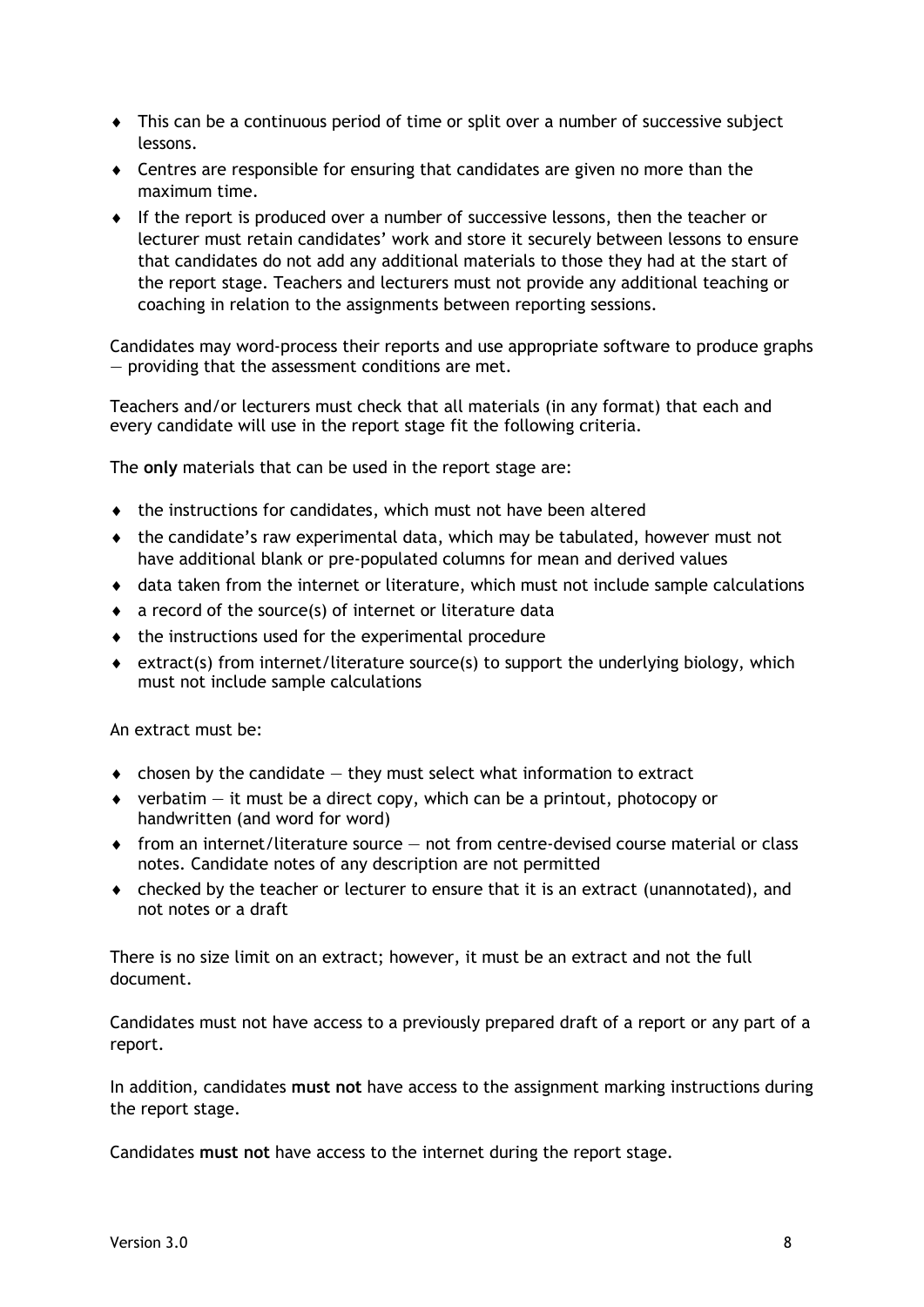Teachers and/or lecturers must not provide any form of feedback to a candidate on their report.

Following completion of the report stage candidates must not be given an opportunity to redraft their report.

Teachers and/or lecturers must not read the reports before they are submitted to SQA.

### **Evidence to be gathered**

The following candidate evidence is required for this assessment:

◆ a report

The report is submitted to SQA, within a given time frame, for marking.

The same report cannot be submitted for more than one subject.

# <span id="page-10-0"></span>**Marking instructions**

In line with SQA's normal practice, the following marking instructions for the Higher Biology assignment are addressed to the marker. They will also be helpful for those preparing candidates for course assessment.

Candidates' evidence is submitted to SQA for external marking.

## **General marking principles**

Always apply these general principles. Use them in conjunction with the detailed marking instructions, which identify the key features required in candidates' responses.

Always use positive marking. This means candidates accumulate marks for the demonstration of relevant skills, knowledge and understanding; marks are not deducted for errors or omissions.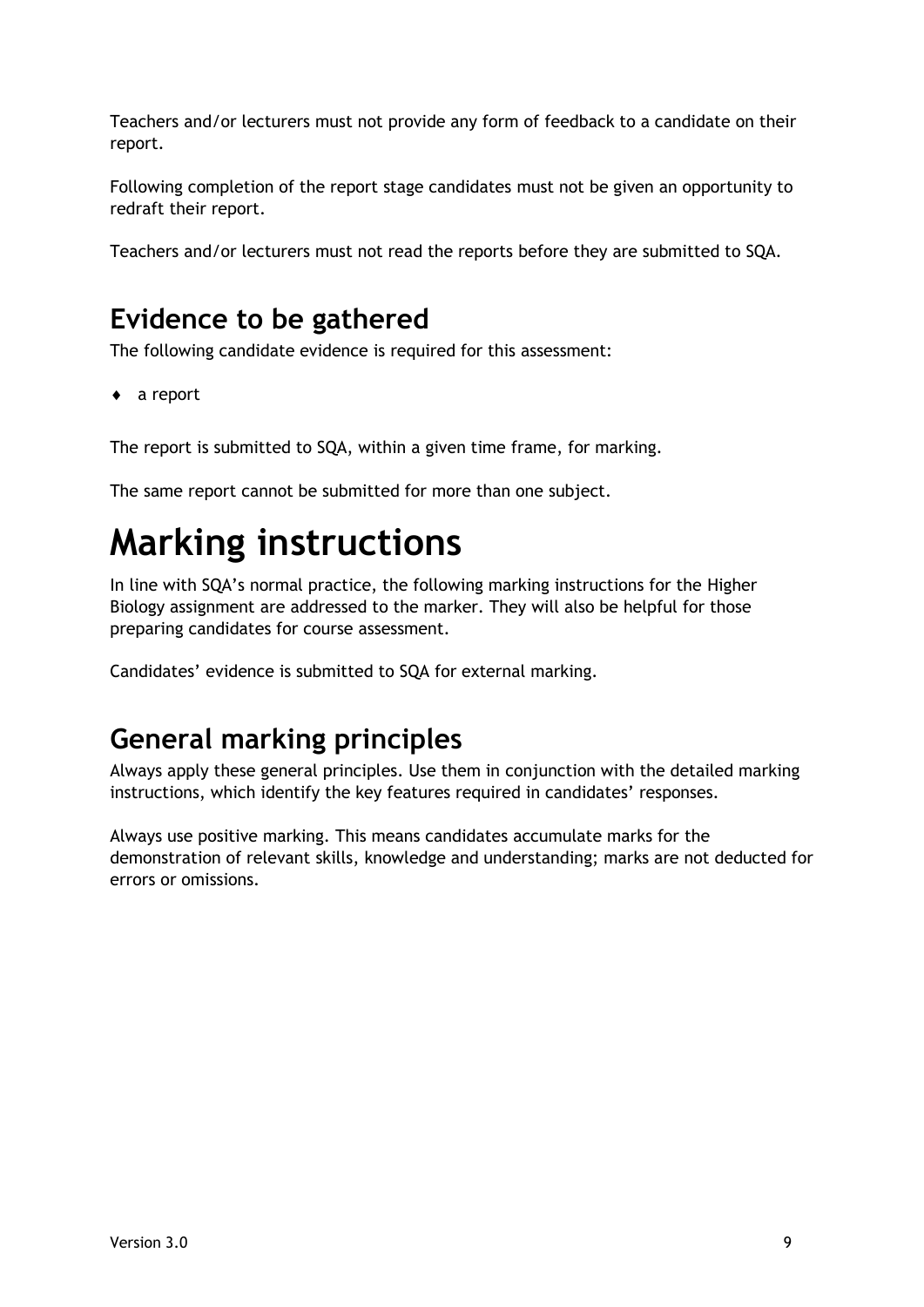## **Detailed marking instructions**

Read the whole report before you assign any marks.

| <b>Section</b> | <b>Max</b><br>mark | <b>Expected response and marking instructions</b>                                                     |  |
|----------------|--------------------|-------------------------------------------------------------------------------------------------------|--|
| Aim (1 mark)   |                    |                                                                                                       |  |
|                |                    | An aim that describes clearly the purpose of the investigation.                                       |  |
|                |                    | The word 'aim' is not required, but the statement of the aim should be separate from the title.       |  |
|                |                    | Acceptable versions of an aim could be:                                                               |  |
|                |                    | 'To investigate the effect of lead concentration on the activity of the enzyme catechol oxidase.'     |  |
|                |                    | 'To investigate the effect of UV radiation exposure time on the growth of UV-sensitive yeast cells.'  |  |
|                |                    | Note: the following aims would not be acceptable:                                                     |  |
|                |                    | 'To investigate the effect of lead nitrate on enzyme activity' (independent variable too vague).      |  |
|                |                    | 'To investigate the effect of lead nitrate concentration on catalase' (dependent variable too vague). |  |
|                |                    |                                                                                                       |  |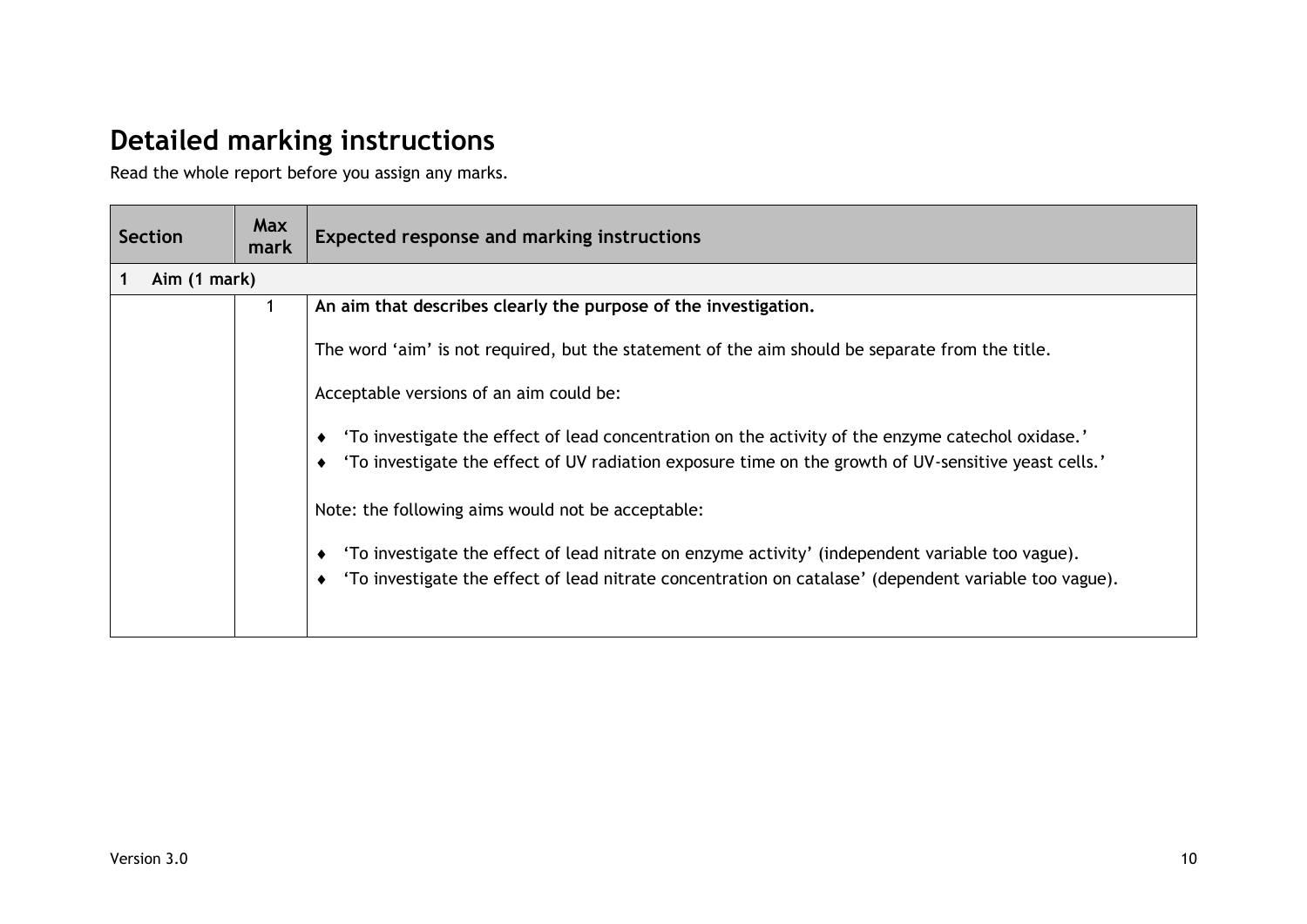| <b>Section</b>                               | <b>Max</b><br>mark | <b>Expected response and marking instructions</b>                                                                                                                                                                                                                                                                                                                                                                                                                                                                                                                                                                                                                      |  |
|----------------------------------------------|--------------------|------------------------------------------------------------------------------------------------------------------------------------------------------------------------------------------------------------------------------------------------------------------------------------------------------------------------------------------------------------------------------------------------------------------------------------------------------------------------------------------------------------------------------------------------------------------------------------------------------------------------------------------------------------------------|--|
| Underlying biology (4 marks)<br>$\mathbf{2}$ |                    |                                                                                                                                                                                                                                                                                                                                                                                                                                                                                                                                                                                                                                                                        |  |
|                                              | 4                  | An account of biology relevant to the aim of the investigation.                                                                                                                                                                                                                                                                                                                                                                                                                                                                                                                                                                                                        |  |
|                                              |                    | Award marks for expanded descriptions and explanations at Higher level.                                                                                                                                                                                                                                                                                                                                                                                                                                                                                                                                                                                                |  |
|                                              |                    | The candidate must use biology terms/ideas at a depth appropriate to at least Higher level.                                                                                                                                                                                                                                                                                                                                                                                                                                                                                                                                                                            |  |
|                                              |                    | Four relevant points, award 4 marks.<br>Three relevant points, award 3 marks.<br>Two relevant points, award 2 marks.<br>One relevant point, award 1 mark.<br>Ideally, the candidate will give their account of the underlying biology in this section of the report; however,<br>you should be aware that they may include some of the underlying biology in other sections of the report.<br>Information quoted from references in this section and then explained or expanded on by the candidate is<br>acceptable.<br>Only award marks for underlying biology. Do not award marks for general information, for example historical or<br>socio-economic information. |  |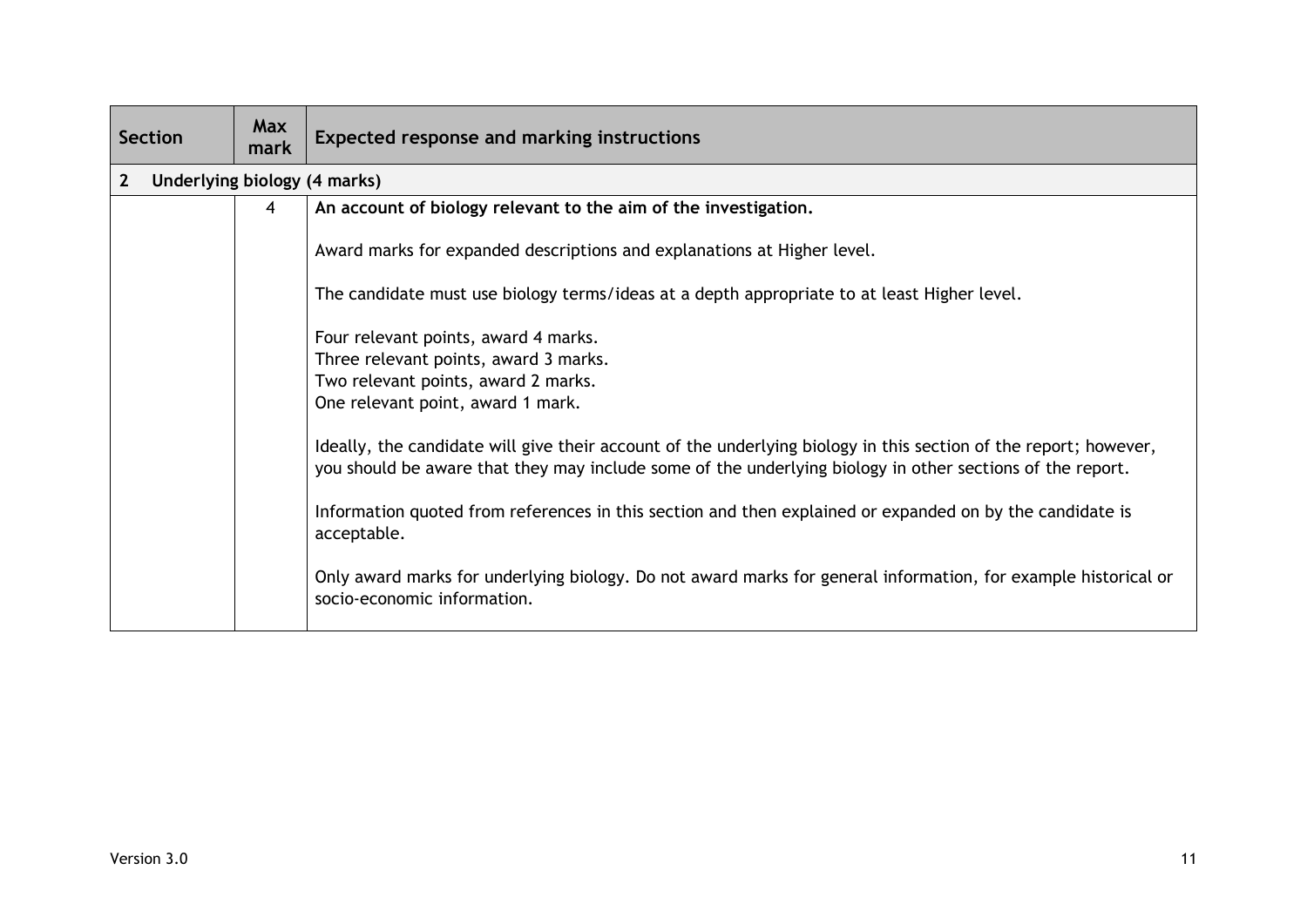| <b>Section</b> | <b>Max</b><br>mark | <b>Expected response and marking instructions</b>                                                                                                                                                                                                                                                                |  |
|----------------|--------------------|------------------------------------------------------------------------------------------------------------------------------------------------------------------------------------------------------------------------------------------------------------------------------------------------------------------|--|
| $\mathbf{3}$   |                    | Data collection and handling (5 marks)                                                                                                                                                                                                                                                                           |  |
| 3a             |                    | A brief summary of the approach used to collect experimental data.                                                                                                                                                                                                                                               |  |
|                |                    | Where the candidate has not demonstrated the ability to summarise the procedure, do not award the mark.                                                                                                                                                                                                          |  |
|                |                    | The summary need only be in sufficient detail that the nature of the experiment can be visualised. The<br>candidate must name any chemical(s) used and the equipment used to measure the dependent variable.                                                                                                     |  |
|                |                    | The candidate should not include excessive details in the summary.                                                                                                                                                                                                                                               |  |
|                |                    | A diagram on its own is insufficient to gain this mark.                                                                                                                                                                                                                                                          |  |
|                |                    | Acceptable summaries of practical work could be:                                                                                                                                                                                                                                                                 |  |
|                |                    | 'Six beakers were set up with different concentrations of hydrogen peroxide. Filter paper discs were soaked<br>in catalase solution. One disc was dropped to the bottom of the first beaker and a stop clock used to time<br>how long it took to rise to the surface. This was repeated for each concentration.' |  |
|                |                    | 'Five woodlice were placed in a sealed flask that was fitted with a carbon dioxide probe. The flask was<br>placed in a water bath at 5°C and left for 10 minutes. Then the probe was used to record the $CO_2$ . This<br>was repeated at four other temperatures.'                                               |  |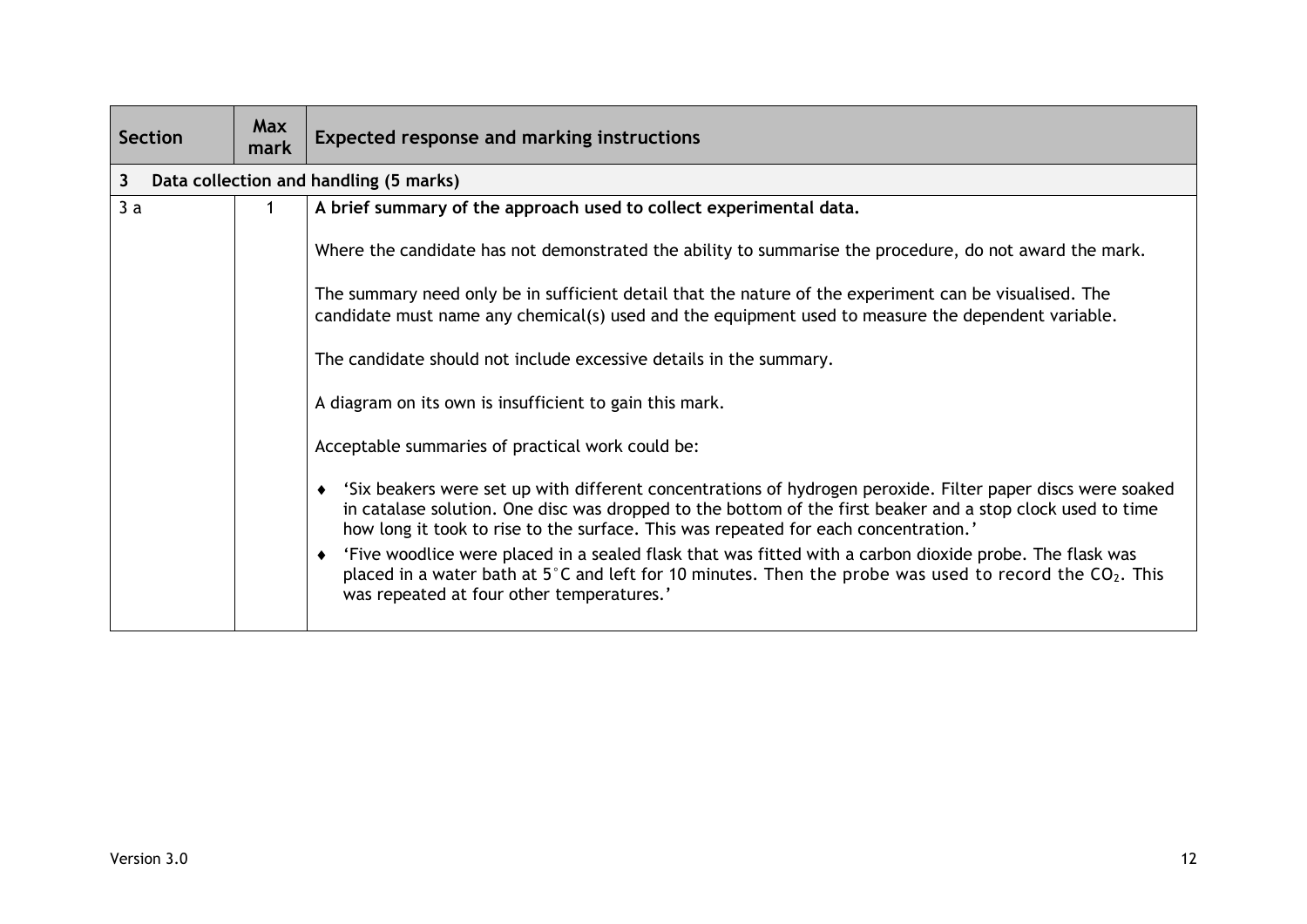| <b>Section</b> | <b>Max</b><br>mark | <b>Expected response and marking instructions</b>                                                                                                                                                                      |  |
|----------------|--------------------|------------------------------------------------------------------------------------------------------------------------------------------------------------------------------------------------------------------------|--|
| 3 <sub>b</sub> | 1                  | Sufficient raw data from the candidate's experiment.                                                                                                                                                                   |  |
|                |                    | Repeated measurements must be included.                                                                                                                                                                                |  |
|                |                    | The number and range of values must be appropriate to the aim. A minimum of three values will be appropriate<br>in some investigations; however, the number will depend upon the aim of the investigation.             |  |
|                |                    | For example:                                                                                                                                                                                                           |  |
|                |                    | In an experiment to investigate the effect of end product inhibition of phosphatase, five different phosphate<br>٠<br>concentrations would be appropriate over the range of molarities: 0, 0.05M, 0.10M, 0.20M, 0.30M. |  |
|                |                    | In an experiment to investigate how using different respiratory substrates affects dehydrogenase activity in<br>$\bullet$<br>yeast, three substrates would be sufficient, for example glucose, maltose and lactose.    |  |
|                |                    | In this section, do not penalise errors in presentation of the data, such as missing headings or missing units from<br>tables.                                                                                         |  |
|                |                    | Award this mark for raw, unprocessed data and not the mean/average values calculated from raw data.                                                                                                                    |  |
| 3 <sub>c</sub> | $\mathbf{1}$       | Data, including mean/average values, presented in a correctly produced table(s).                                                                                                                                       |  |
|                |                    | Experimental data must be tabulated.                                                                                                                                                                                   |  |
|                |                    | Every column must have a clear heading.                                                                                                                                                                                |  |
|                |                    | Units must be indicated in column headings or given after every data entry.                                                                                                                                            |  |
|                |                    | All mean/average values must be calculated correctly and tabulated.                                                                                                                                                    |  |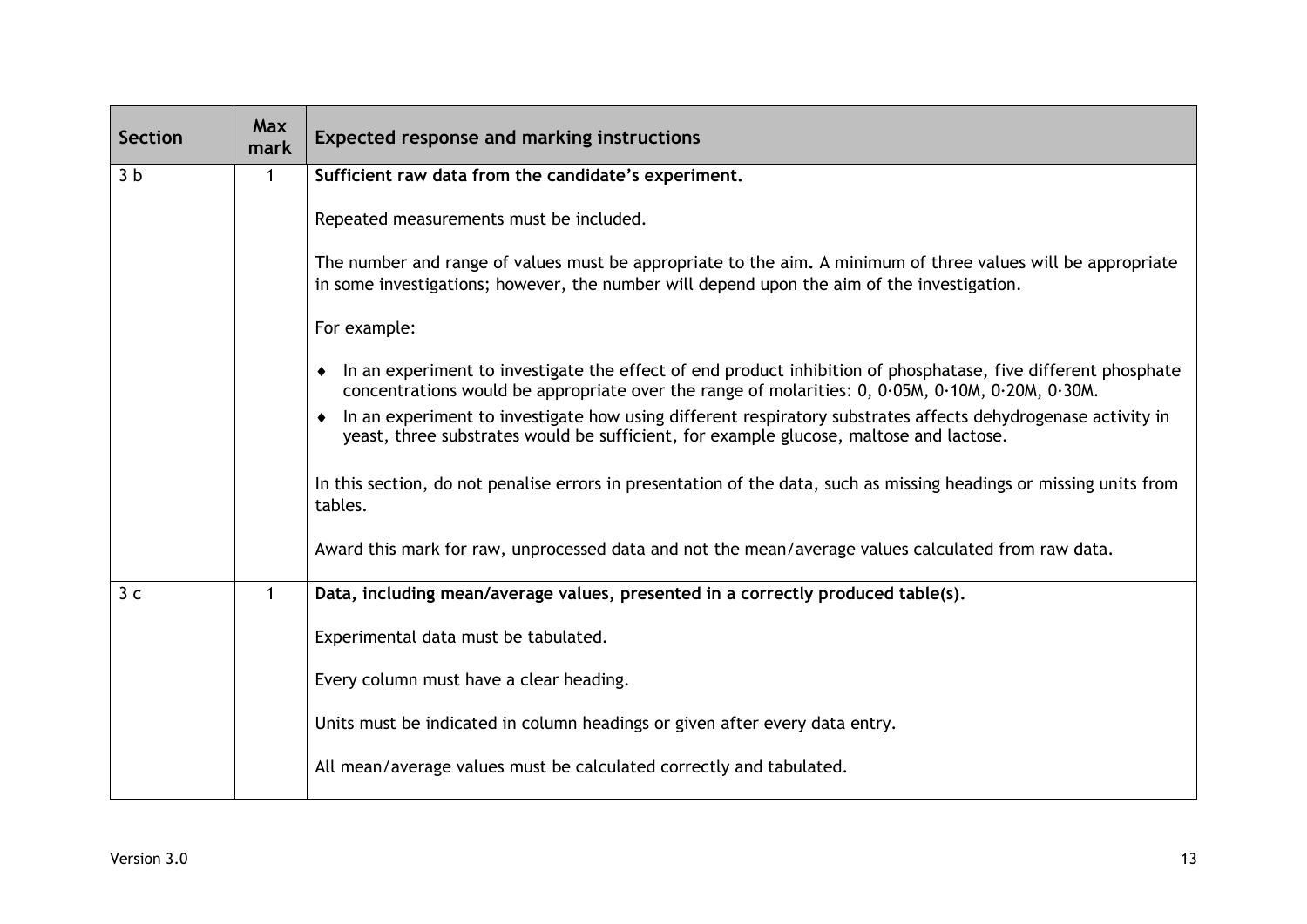| <b>Section</b> | <b>Max</b><br>mark | <b>Expected response and marking instructions</b>                |                                                                                                                                                                             |  |  |
|----------------|--------------------|------------------------------------------------------------------|-----------------------------------------------------------------------------------------------------------------------------------------------------------------------------|--|--|
| 3d             |                    |                                                                  | Data relevant to the aim from an internet/literature source.                                                                                                                |  |  |
|                |                    |                                                                  | Where the relevance of the data is not clear, a statement must be included to indicate how this relates to the<br>aim. This statement can be anywhere in the report.        |  |  |
| 3e             |                    |                                                                  | A citation and reference for a source of internet/literature data.                                                                                                          |  |  |
|                |                    | <b>Source</b>                                                    | The candidate must cite the internet/literature source within the body of the report and only give the reference<br>later in the report (not beside the data).<br>Reference |  |  |
|                |                    | Website                                                          | Full URL for the page(s) with date accessed                                                                                                                                 |  |  |
|                |                    |                                                                  | The URL 'www.bbc.co.uk (Feb 2018)' is not acceptable, but                                                                                                                   |  |  |
|                |                    |                                                                  | http://www.bbc.co.uk/education/guides/z46cwmn/revision (Feb 2018) is an acceptable                                                                                          |  |  |
|                |                    |                                                                  | reference.                                                                                                                                                                  |  |  |
|                |                    | Journal                                                          | Title, author, journal title, volume and page number                                                                                                                        |  |  |
|                |                    | <b>Book</b>                                                      | Title, author, page number and either edition or ISBN                                                                                                                       |  |  |
|                |                    | The reference must be to the source of data relevant to the aim. |                                                                                                                                                                             |  |  |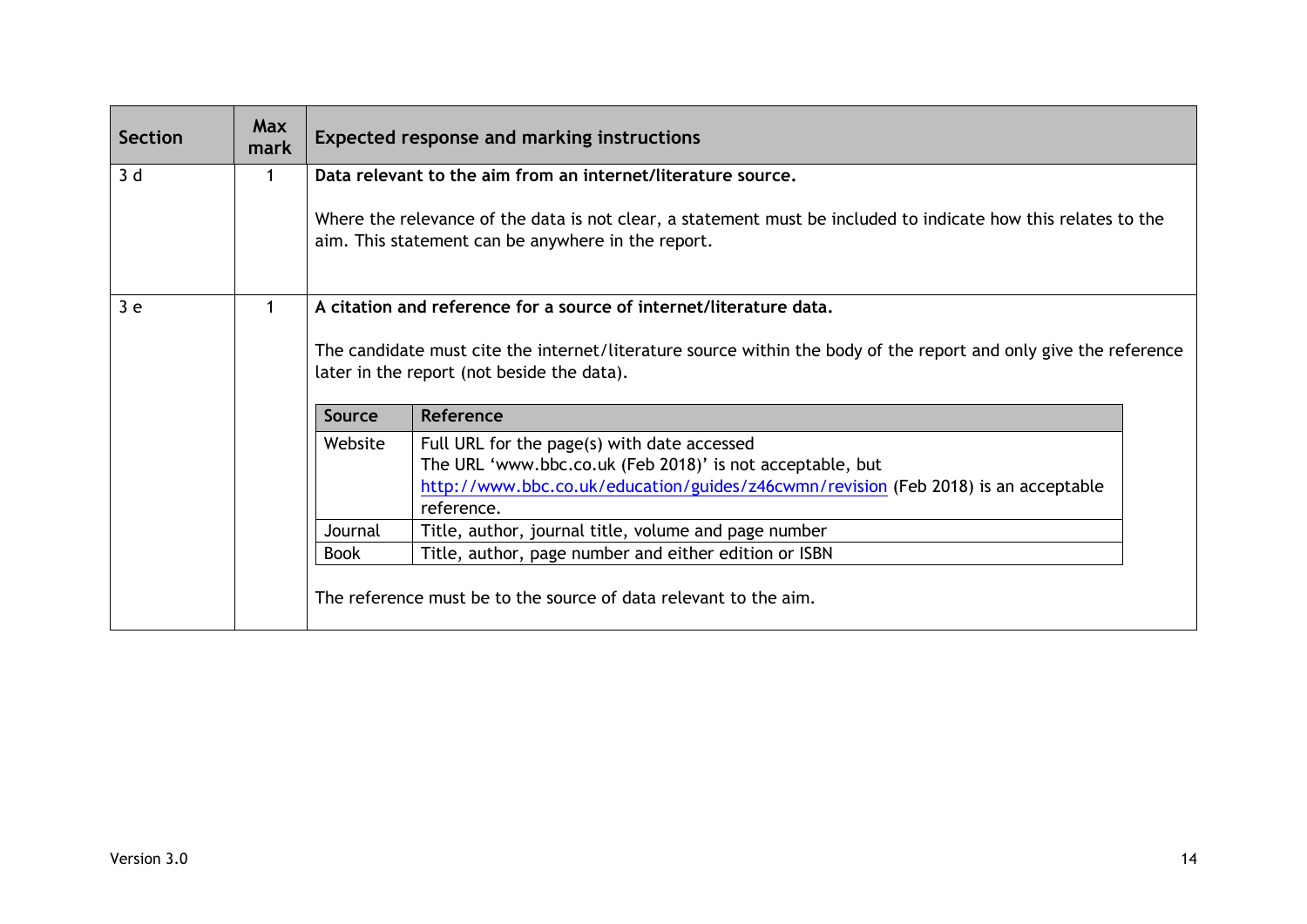| <b>Section</b> | <b>Max</b><br>mark | Expected response and marking instructions                                                                                                                                        |  |
|----------------|--------------------|-----------------------------------------------------------------------------------------------------------------------------------------------------------------------------------|--|
|                |                    | <b>Graphical presentation (4 marks)</b>                                                                                                                                           |  |
|                |                    | The candidate's graph must be based on their own experimental data.                                                                                                               |  |
|                |                    | Mark computer-generated graphs in the same way as hand-drawn graphs. These must have major and minor<br>gridlines.                                                                |  |
|                |                    | Graphs should be of a size that allows the scaling and labelling of the axes and the accuracy of the plotting of<br>the data points to be readily checked.                        |  |
| 4a             |                    | An appropriate format from the options of bar graph or line graph.                                                                                                                |  |
|                |                    | The candidate should select a bar graph for a discrete variable and a line graph for a continuous variable.                                                                       |  |
| 4 <sub>b</sub> | $\mathbf{1}$       | The axes of the graph have suitable scales.                                                                                                                                       |  |
|                |                    | If the candidate produces a bar graph, then consider bar labels here in place of scale.                                                                                           |  |
| 4 <sub>c</sub> | 1                  | The axes of the graph have suitable labels and units.                                                                                                                             |  |
|                |                    | Do not penalise spelling mistakes or the use of abbreviations if the meaning of an axis label can be clearly<br>understood within the context of the investigation.               |  |
|                |                    | Appropriate abbreviations may be used for units.                                                                                                                                  |  |
| 4 d            | 1                  | Accurately plotted data points and a line (line graph) or clear bar tops (bar graph).                                                                                             |  |
|                |                    | Do not award this mark if it is not possible to check the accuracy of plotting. It may not be possible to check the<br>accuracy of plotting if data points are excessively large. |  |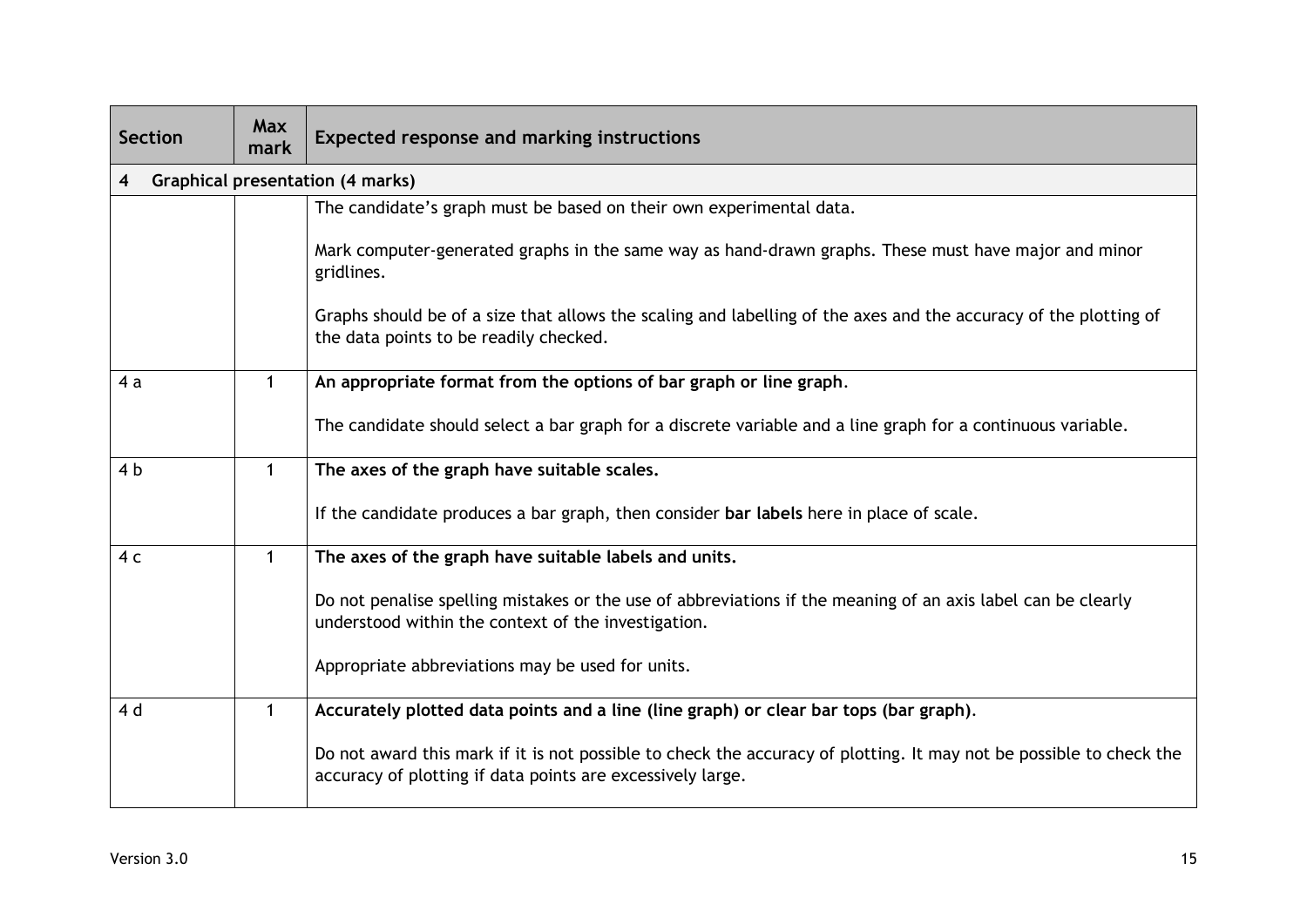| <b>Section</b>                  | <b>Max</b><br>mark | <b>Expected response and marking instructions</b>                                                                                                                          |  |
|---------------------------------|--------------------|----------------------------------------------------------------------------------------------------------------------------------------------------------------------------|--|
| Analysis (1 mark)<br>5          |                    |                                                                                                                                                                            |  |
|                                 |                    | A valid comparison or an appropriate calculation linked to the aim of the investigation.                                                                                   |  |
|                                 |                    | This could be:                                                                                                                                                             |  |
|                                 |                    | a comparison of the experimental data with the data from the internet/literature source                                                                                    |  |
|                                 |                    | <b>OR</b>                                                                                                                                                                  |  |
|                                 |                    | a correctly completed calculation(s) based on the experimental data, along with a statement(s) linking the<br>result of the calculation(s) to the aim of the investigation |  |
|                                 |                    | This must be a calculation other than the mean or average values that have already been marked in section 3 c.                                                             |  |
|                                 |                    | Do not award this mark for calculations without a linking statement.                                                                                                       |  |
| <b>Conclusion (1 mark)</b><br>6 |                    |                                                                                                                                                                            |  |
|                                 |                    | A valid conclusion that relates to the aim and is supported by all the data in the report.                                                                                 |  |
|                                 |                    | Where the candidate has used an indirect measurement, they must refer to the dependent variable stated in the<br>aim and not only to the indirect measurement.             |  |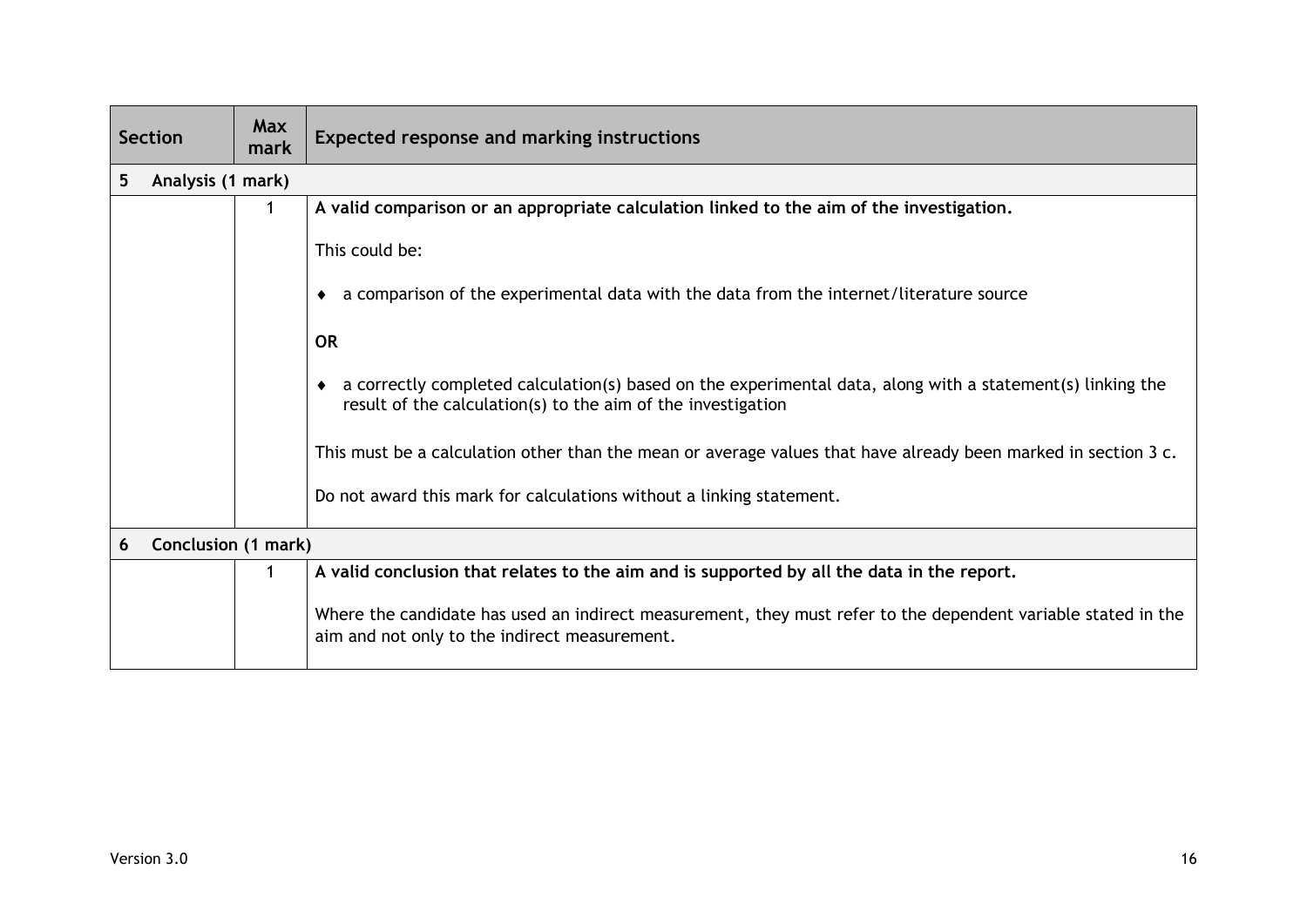| <b>Section</b>                         | <b>Max</b><br>mark | <b>Expected response and marking instructions</b>                                                                                                                               |  |
|----------------------------------------|--------------------|---------------------------------------------------------------------------------------------------------------------------------------------------------------------------------|--|
| $\overline{7}$<br>Evaluation (3 marks) |                    |                                                                                                                                                                                 |  |
|                                        | 3                  | Evaluation of the investigation                                                                                                                                                 |  |
|                                        |                    | Award 1 mark for each valid evaluative statement supported by appropriate justification, to a maximum of 3<br>marks.                                                            |  |
|                                        |                    | The evaluative statements could relate to the experimental procedures, results or data from an<br>internet/literature source.                                                   |  |
|                                        |                    | A maximum of one of these marks is available for an evaluation of data from an internet/literature source.                                                                      |  |
|                                        |                    | Where the terms 'accurate', 'valid' or 'reliable' are used, they must be used correctly.                                                                                        |  |
| 8<br>Structure (1 mark)                |                    |                                                                                                                                                                                 |  |
|                                        |                    | A clear and concise report, with an informative title.                                                                                                                          |  |
|                                        |                    | The structure of the report does not need to follow the structure suggested in the marking instructions or<br>instructions for candidates, but should flow in a logical manner. |  |
|                                        |                    | Note: 'Higher Human Biology assignment' alone is not acceptable.                                                                                                                |  |
| <b>Total</b>                           | 20                 |                                                                                                                                                                                 |  |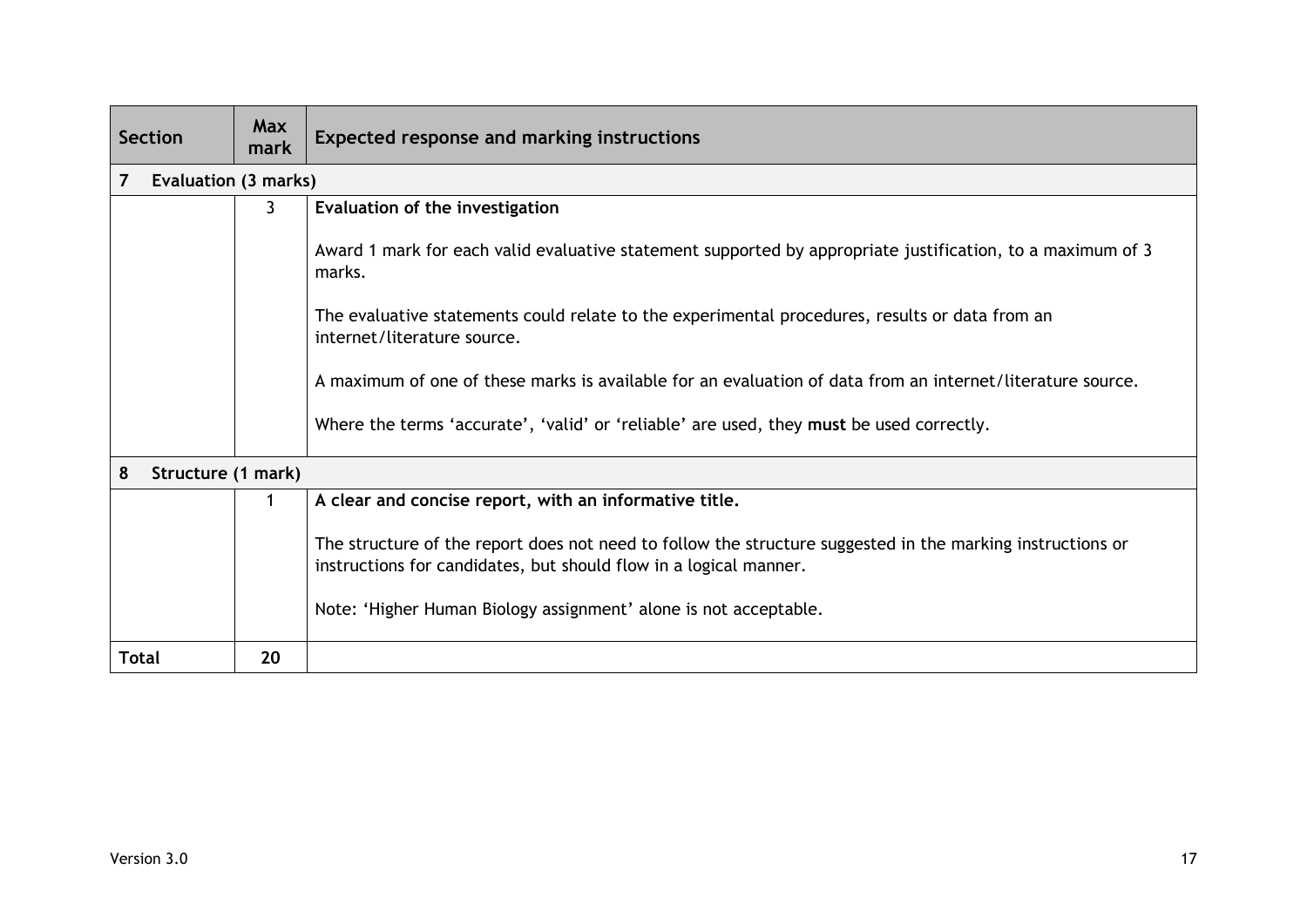# <span id="page-19-0"></span>**Instructions for candidates**

This assessment applies to the assignment for Higher Human Biology.

This assignment is worth 20 marks. This is 20% of the overall marks for the course assessment.

It assesses the following skills, knowledge and understanding:

- applying knowledge of human biology to new situations, interpreting information and solving problems
- planning, designing and safely carrying out experiments/practical investigations to test given hypotheses or to illustrate particular effects
- ◆ selecting information from a variety of sources
- presenting information appropriately in a variety of forms
- processing information (using calculations and units, where appropriate)
- making predictions and generalisations based on evidence/information
- drawing valid conclusions and giving explanations supported by evidence/justification
- evaluating experiments/practical investigations and suggesting improvements
- communicating findings/information effectively

Your assignment has two stages:

- ◆ research
- ◆ report

Your teacher or lecturer will let you know if there are any specific conditions for doing this assessment and tell you how the assignment will be carried out.

In this assignment you have to investigate a topic in biology by doing research.

Your research involves gathering data from an experiment and data from internet/literature source(s).

You then produce a report on your investigation.

Your teacher or lecturer will not mark your report at any point. It is sent to SQA for marking.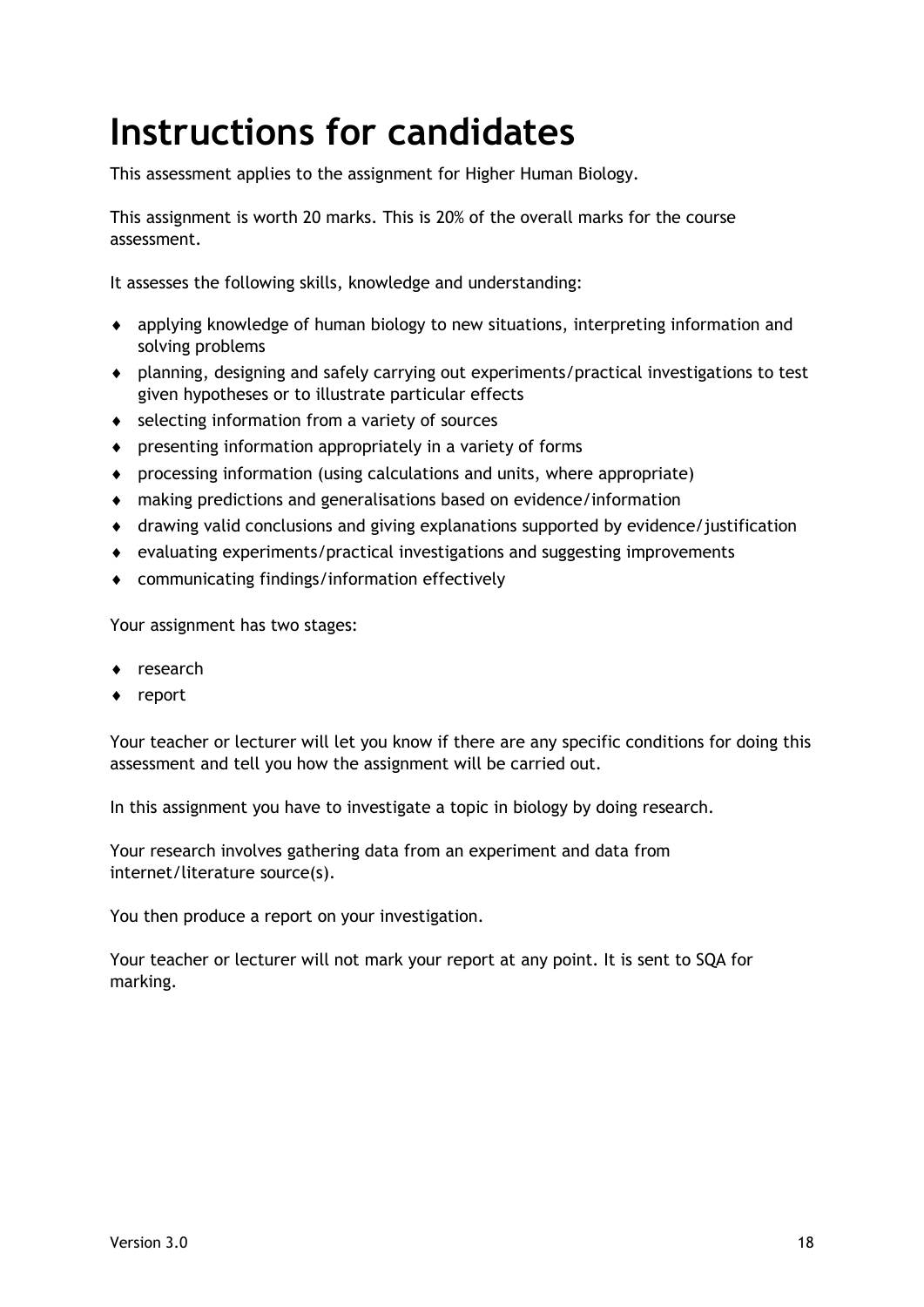## **Research stage**

### **Choosing your topic**

- You need to choose a relevant topic in biology to investigate.
- You must agree your topic with your teacher or lecturer.

### **Deciding your aim**

- Once you have chosen your topic, you need to decide on the aim of your investigation. Remember that you need to do an experiment **and** find data to compare with your experimental results.
- Your teacher or lecturer will provide advice on the suitability of your aim, in terms of safety and availability of resources. They will not assess your aim.

### **Experimental research**

- When choosing your experiment, remember it must allow measurements to be taken.
- When carrying out your experiment, you must work either on your own or as part of a small group. If you are working as part of a small group, you must take an active part.
- Make sure you use a sufficient number of values over a wide enough range to meet the aim of your investigation.
- ◆ You must have repeat measurements.
- Your raw experimental data may be tabulated; however, tables must not have additional blank or pre-populated columns for mean and derived values.
- You will use your raw experimental data during the report stage.

### **Internet/literature research**

You must carry out your own internet/literature research.

- You need to find data from the internet, books and/or journals that you can compare to your experimental data. This should be a table or a graph and be relevant to your aim. This data can:
	- match the sample range and units used to measure the independent variable in your experiment
	- have a similar/different range of values from the sample range used to measure the independent variable in your experiment
	- have different units from those used to measure the independent variable in your experiment
	- be generic and illustrates a trend or pattern between the variables in your experimental data
- It is important that you record where you get your data from in enough detail that another person could find it. This is known as a reference.
- $\bullet$  In your report you will need to describe the biology relevant to your aim. You can gather extracts from the internet, books and/or journals to help you write your description of the underlying biology. An extract must be from an internet/literature source — not from centre-devised course material or class notes. It must be a direct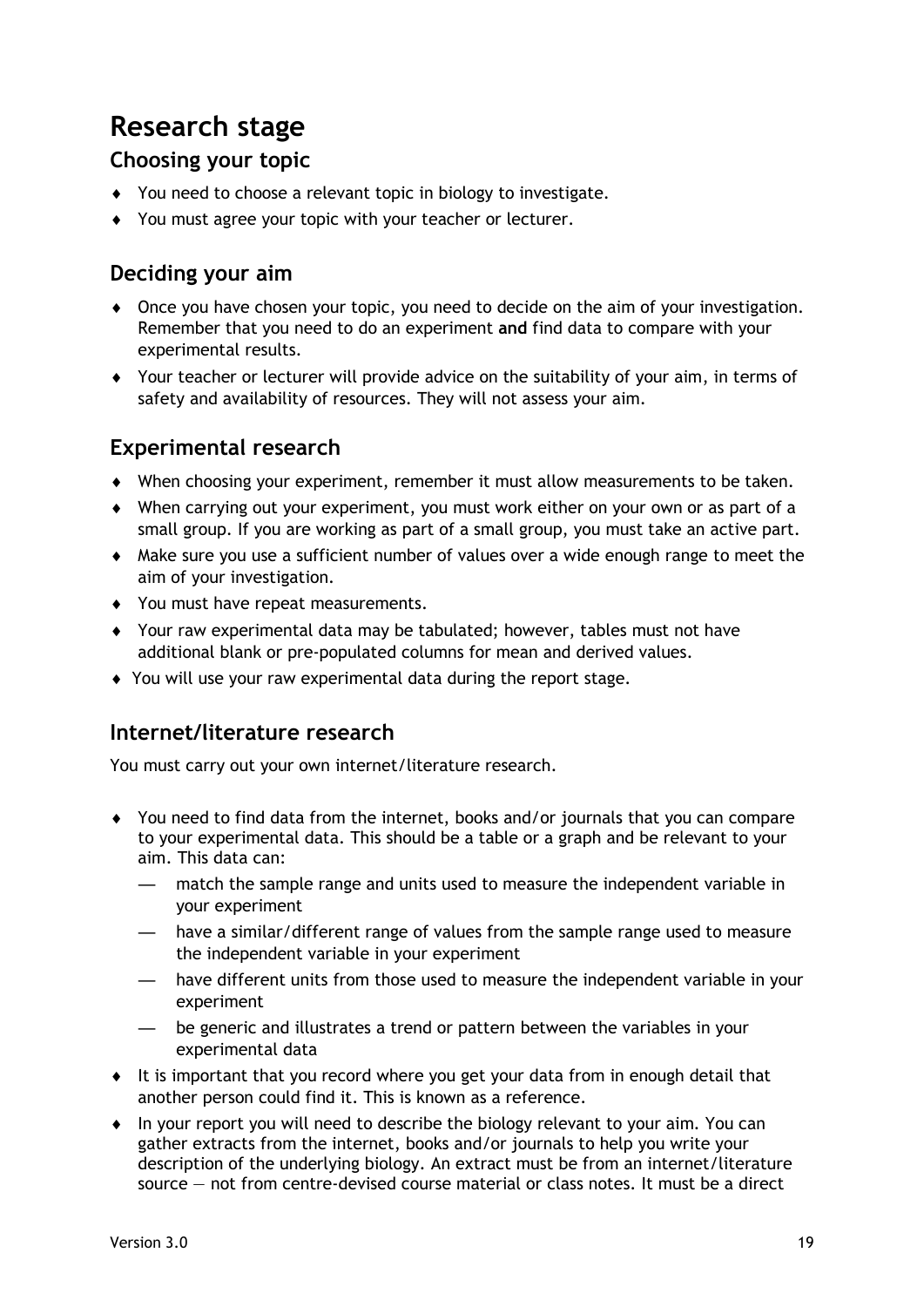copy, which can be a printout, photocopy or handwritten (word for word) and must not be annotated. There is no size limit on an extract; however, it must be an extract and not the full document.

 During the report stage, you will need to show your understanding by writing your description of the biology relevant to your aim using your own words.

### **Report stage**

**Producing the report**

- The report must be all your own work.
- When producing your report, you will be supervised at all times.
- You have 2 hours to complete your report.

### **Resources**

During the report stage, you are only allowed to have certain materials.

| You can have:                           |                                                                                                                                                                                                                                                                                                        | You cannot have: |                                                                                                                                                                                                                 |  |
|-----------------------------------------|--------------------------------------------------------------------------------------------------------------------------------------------------------------------------------------------------------------------------------------------------------------------------------------------------------|------------------|-----------------------------------------------------------------------------------------------------------------------------------------------------------------------------------------------------------------|--|
| to your aim<br>may be tabulated<br>data | these instructions for candidates<br>extracts you have gathered from the<br>internet, books and/or journals to<br>help you describe the biology relevant<br>the experimental procedure<br>your raw experimental data, which<br>your internet or literature data<br>the reference to the source of this | $\bullet$        | $\bullet$ a draft of your report<br>a draft of any part of your report<br>sample calculations from any source<br>a table containing additional blank or<br>pre-populated columns for mean and<br>derived values |  |

Your teacher or lecturer cannot provide you with feedback or tell you how to improve your report.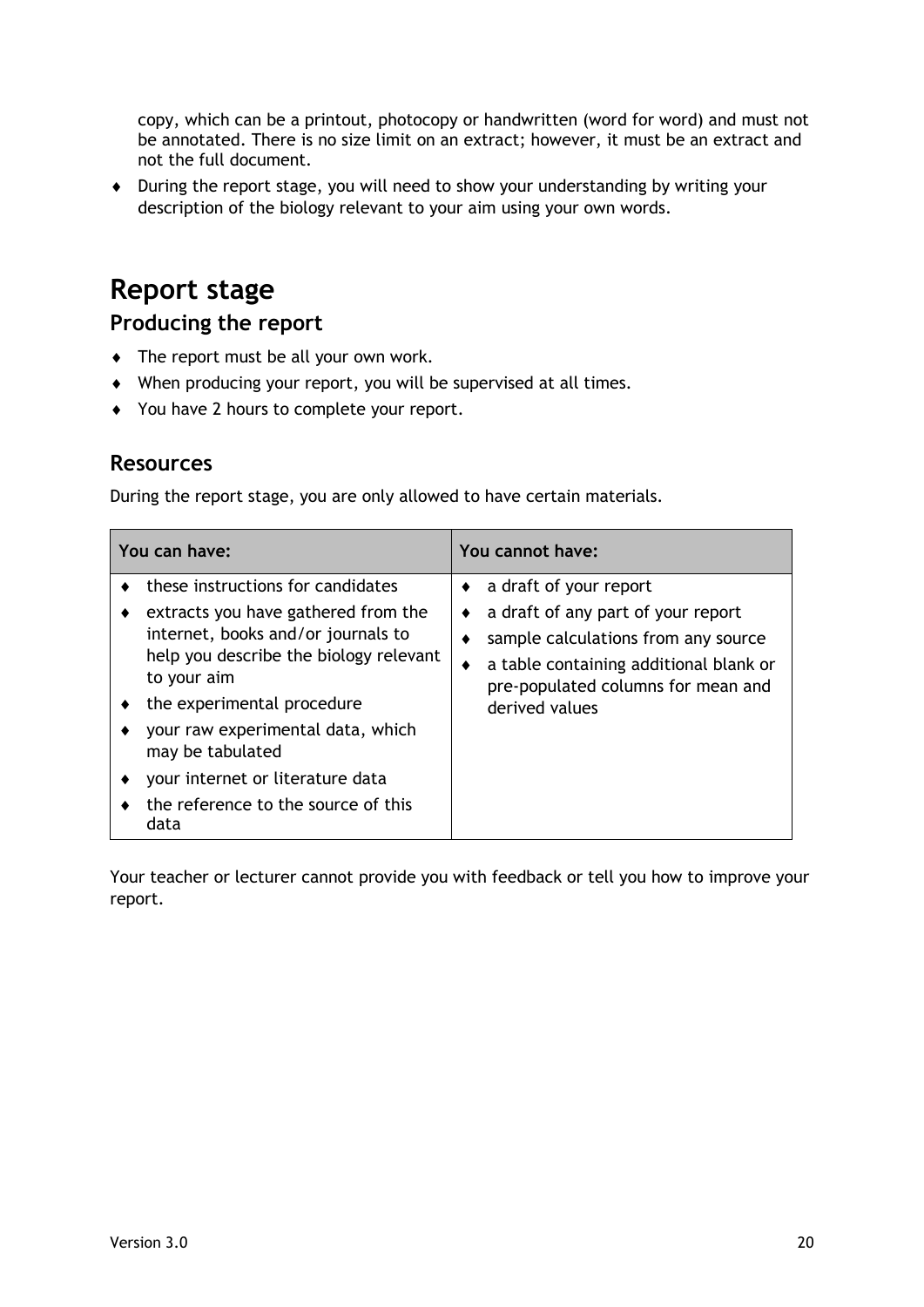### **Guidance on producing your report**

Your report must be easy to follow.

You may find that using headings will help to make your report clear.

### **Title**

Your title must tell the reader what your report is about.

#### **Aim**

 Your aim must describe the purpose of your investigation. It should refer to both the independent and dependent variables and clearly state what aspect of each is being changed/measured.

### **Underlying biology**

- You must describe the biology relevant to your aim. You need a minimum of four points along with their descriptions or explanations at Higher level.
- ◆ You must use your own words as much as possible.
- You can quote from extracts as long as you also give a description or explanation, in your own words, showing that you understand the biology.
- Other than quoting from your extracts, you must not copy directly from them. Copying directly from your extracts would not show that you understand the biology.

### **Description of experiment**

- You must give only a **brief** description that shows you can summarise your experimental procedure. You must not give a full description/set of instructions and avoid giving too much detail. Details such as the range, number or interval of values or measurements, or information about repeats are not required.
- Your summary must include the names of any chemicals used and the equipment you used to measure the dependent variable.

### **Experimental data**

- You must include a table showing **all** of the measurements you recorded during your experiment.
- Make sure you include column headings. You must also include units, where appropriate.
- You must calculate average values from your repeated measurements and include these in your table.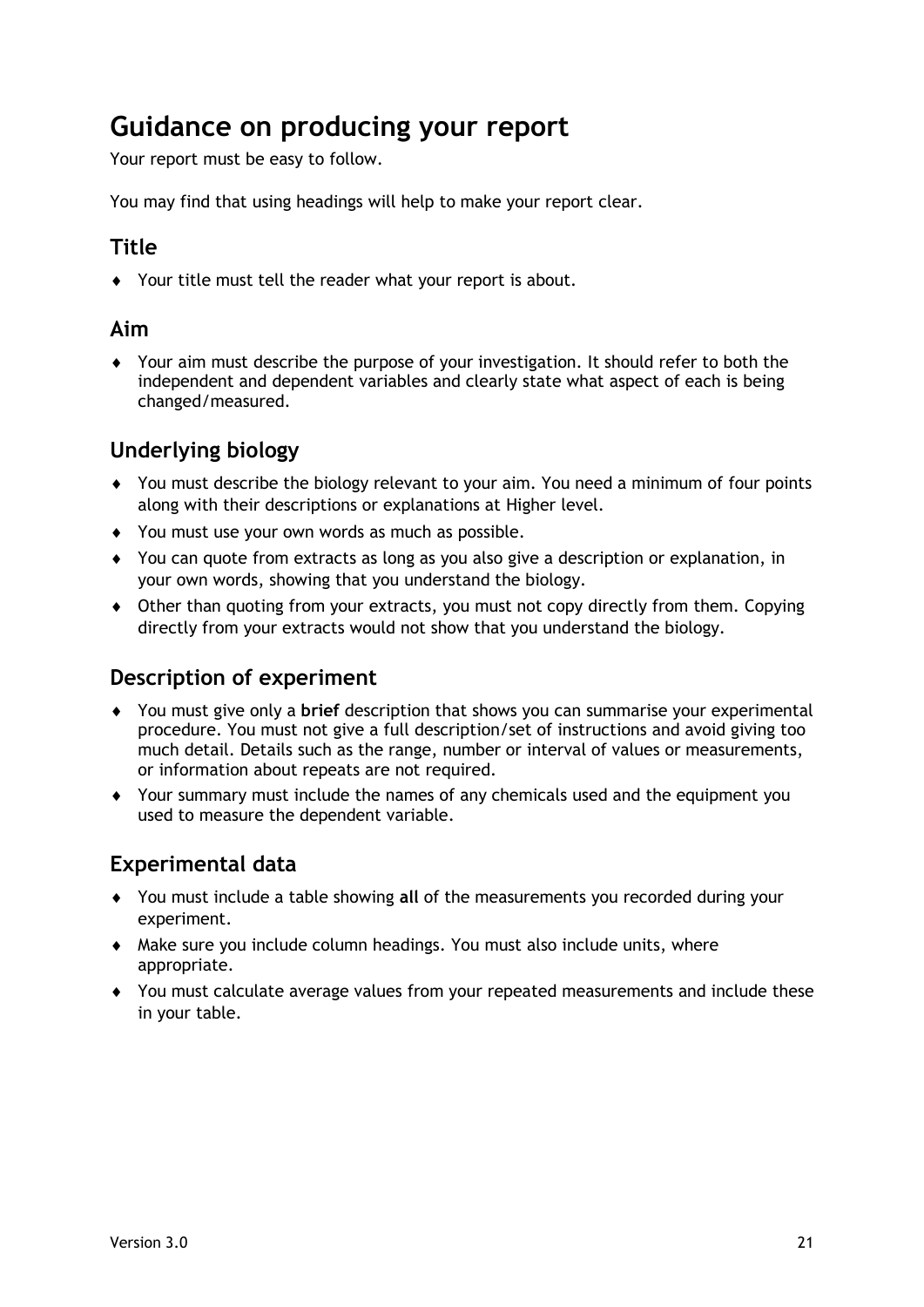### **Graphical presentation**

- You must produce a graph of your experimental results.
- $\bullet$  The graph must:
	- be a line graph or a bar graph, whichever is appropriate for your data
	- be large enough to allow points to be read accurately
	- have suitable scales, labels and units on the axes
	- have points that are joined with a line (line graph) or clear bar tops (bar graph)
- You must use graph paper or graphing software.
- If you are using graphing software, you must include both major and minor gridlines, and use plotting symbols that are clear but not too large.

#### **Data from an internet/literature source**

- You must include data from an internet/literature source that you can compare with the data from your experiment. It must be clear from what you include that this data is relevant to the aim of your investigation. It might be necessary for you to include a statement to explain its relevance.
- You must cite your internet/literature source within the body of the report, near to the relevant data.
- $\blacklozenge$  You can cite a source in many ways. One way is to put a number, for example (1), next to the data and the same number beside the reference included later in the report. A URL cannot be a citation.
- You must include a reference to the same source later in the report.
- You must include the following information in a reference:

| Source  | Reference                                             |
|---------|-------------------------------------------------------|
| website | full URL for the page or pages, with date accessed    |
| journal | title, author, journal title, volume and page number  |
| book    | title, author, page number and either edition or ISBN |

### **Analysis**

There are two ways to approach this:

1. You can compare your experimental data with the data from your internet/literature source. You must state the values (with units) of the independent variable that you are using in your comparison. However, if the data from your internet/literature source is generic this approach is not appropriate, as it lacks the values needed to compare it to your experimental data.

**OR**

2. You can include a correctly completed calculation(s) based on your experimental data, stating the values (with units) of the independent variable you are using. This calculation must not be an average. You must include a statement to link the result of the calculation(s) to the aim of the investigation.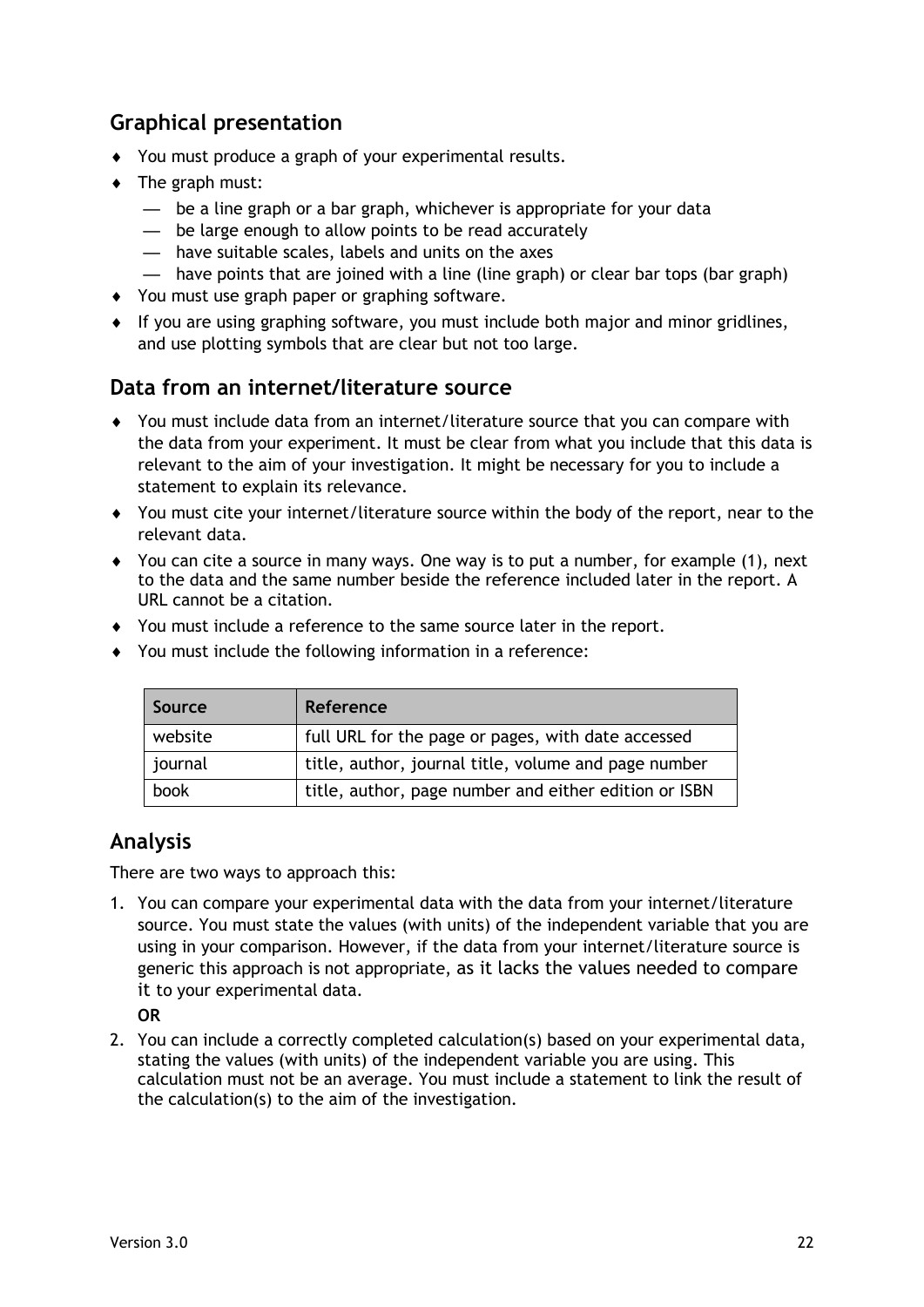### **Conclusion**

You must state a conclusion that relates to your aim **and** is supported by **all** the data included in your report. This must not be a restatement of results.

#### **Evaluation**

You must make three statements, **supported by justifications**, which evaluate the data you have included.

These statements can relate to:

- aspects of your experimental procedure, such as controls, variables, errors and potential improvements
- variation in your results
- $\bullet$  the data from your internet/literature source (not the source itself)

No more than one of your statements can evaluate data from your internet/literature source.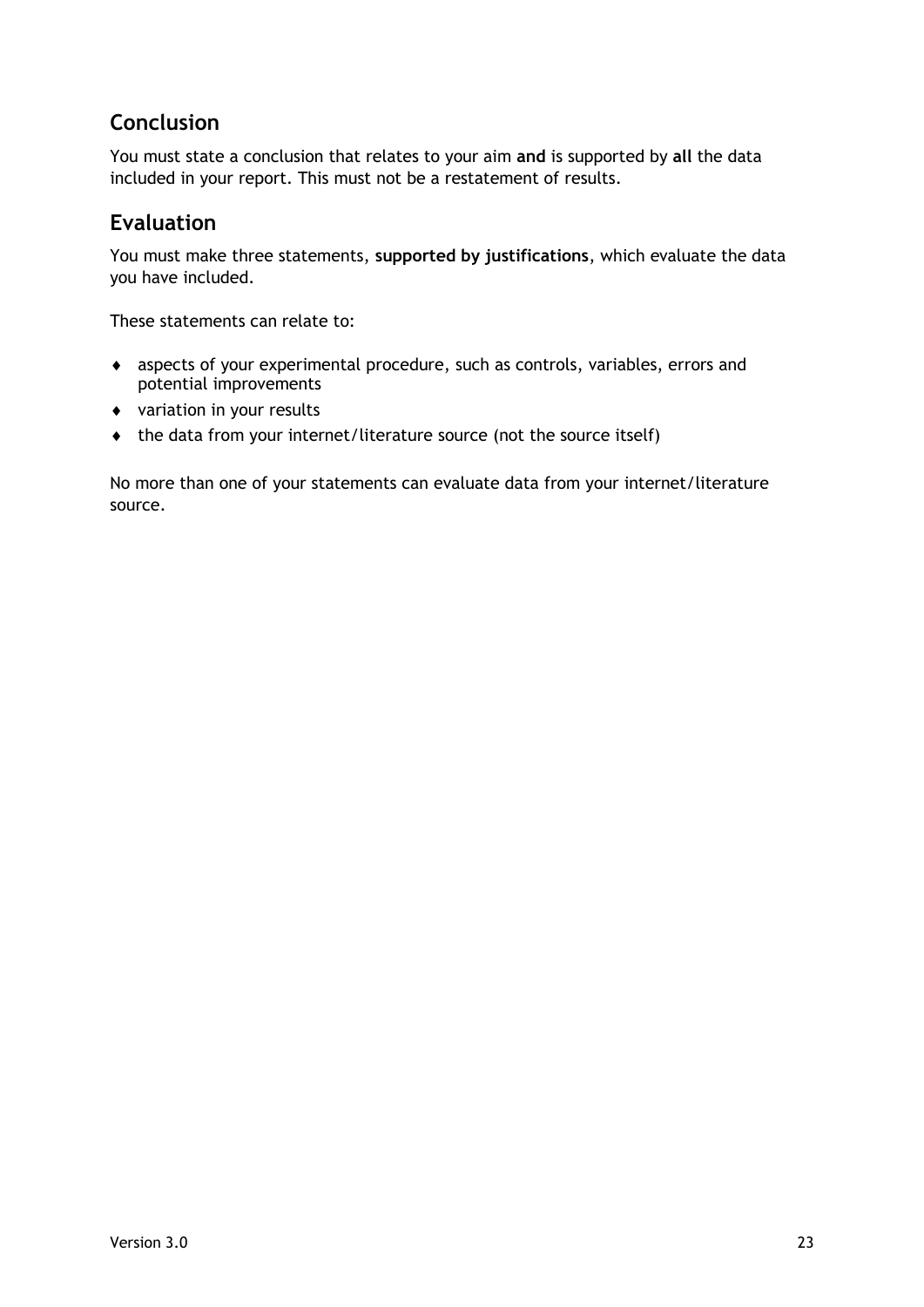### **Summary**

You can use this table to check you have covered all the sections in your report.

| <b>Section</b>         | <b>Description</b>                                                                                                                                                                                 | <b>Marks</b> |
|------------------------|----------------------------------------------------------------------------------------------------------------------------------------------------------------------------------------------------|--------------|
| Title and structure    | An informative title and a structure that can<br>be easily followed.                                                                                                                               | 1            |
| Aim                    | A description of the purpose of your<br>investigation.                                                                                                                                             | 1            |
| Underlying biology     | A description of the biology relevant to your<br>aim, which shows your understanding.                                                                                                              | 4            |
| Data collection and    | A brief description of your experiment.                                                                                                                                                            | 1            |
| handling               | Sufficient data from your experiment.                                                                                                                                                              | 1            |
|                        | Data from your experiment, including<br>average values, presented in a table with<br>headings and units.                                                                                           | 1            |
|                        | Data from an internet/literature source.                                                                                                                                                           | 1            |
|                        | A citation for an internet/literature source<br>and the reference later in the report.                                                                                                             | 1            |
| Graphical presentation | Appropriate type of graph used to present<br>your experimental data.                                                                                                                               | 1            |
|                        | Suitable scales.                                                                                                                                                                                   | 1            |
|                        | Suitable labels and units on axes.                                                                                                                                                                 | 1            |
|                        | All data plotted accurately.                                                                                                                                                                       | 1            |
| Analysis               | A correct comparison of the experimental<br>data with data from the internet/literature<br>source OR a correctly completed<br>calculation(s) based on the experimental<br>data, linked to the aim. | 1            |
| Conclusion             | A conclusion relating to your aim, based on<br>all the data in your report.                                                                                                                        | 1            |
| Evaluation             | Three evaluative statements supported by<br>justifications.                                                                                                                                        | 3            |
| <b>Total</b>           |                                                                                                                                                                                                    | 20           |

Once complete, give your report to your teacher or lecturer to submit to SQA.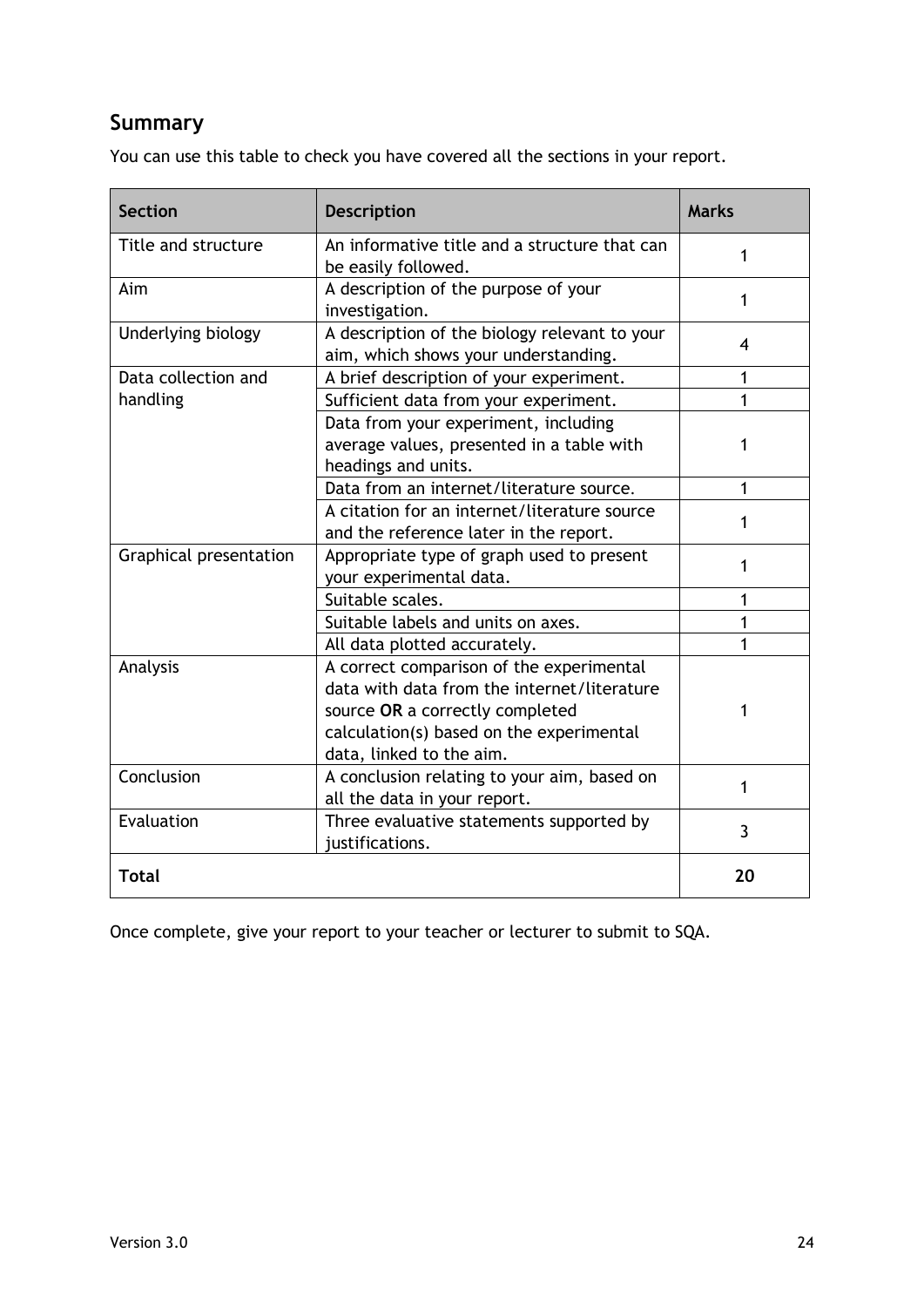## **Administrative information**

**Published:** June 2020 (version 3.0)

### **History of changes**

| Version | <b>Description of change</b>                                                                                                                                                                                                                                                                                                        | <b>Date</b>      |
|---------|-------------------------------------------------------------------------------------------------------------------------------------------------------------------------------------------------------------------------------------------------------------------------------------------------------------------------------------|------------------|
| 2.0     | 'Instructions for teachers and lecturers' and<br>'Instructions for candidates' sections: assignment<br>assessment conditions clarified throughout.                                                                                                                                                                                  | September 2019   |
|         | 'Marking instructions' section: clarifications throughout,<br>based on 2018-19 exam diet.                                                                                                                                                                                                                                           |                  |
| 3.0     | Minor amendments to wording throughout the<br>'Instructions for teachers and lecturers' and<br>'Instructions for candidates' sections for clarification<br>and consistency.                                                                                                                                                         | <b>June 2020</b> |
|         | All references to 'data/information' changed to 'data'<br>as candidates must use data for a comparison at Higher<br>level.                                                                                                                                                                                                          |                  |
|         | 'Instructions for teachers and lecturers' specific sections<br>updated as follows:                                                                                                                                                                                                                                                  |                  |
|         | 'Choosing the topic' sub-section:                                                                                                                                                                                                                                                                                                   |                  |
|         | information added to clarify what is meant by a<br>range of topics                                                                                                                                                                                                                                                                  |                  |
|         | 'Experimental research' sub-section:<br>٠                                                                                                                                                                                                                                                                                           |                  |
|         | information added to clarify that calculations<br>and analysis must be done individually                                                                                                                                                                                                                                            |                  |
|         | 'Internet/literature research' sub-section:                                                                                                                                                                                                                                                                                         |                  |
|         | teachers and lecturers are no longer permitted<br>to provide a list of potential sources of<br>comparative data or lists of sources of extracts<br>to support a candidate's description of the<br>underlying biology. Candidates must not be<br>directed to specific sources or provided with<br>articles or extracts from sources. |                  |